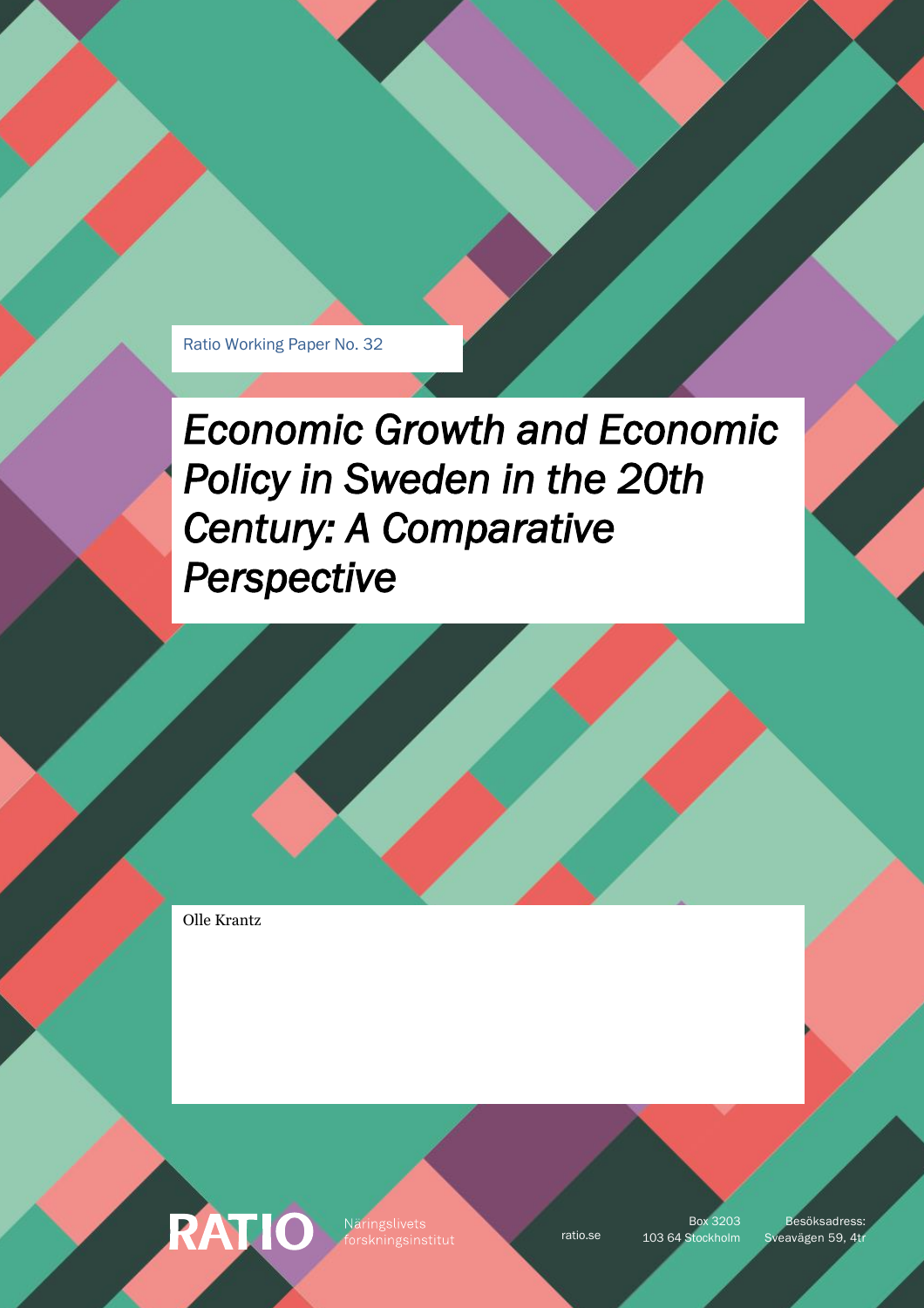# Economic Growth and Economic Policy in Sweden in the 20<sup>th</sup> Century: A Comparative Perspective

## Olle Krantz  $\leq$ olle.krantz@ekhi.umu.se $>$

Department of Economic History, Umeå University, Sweden

Two "stylised facts" about Swedish economic growth are nowadays part of economists' conventional wisdom. One is that Sweden's economy grew at an impressive rate compared to other countries between 1870 and 1970. Only Japan had a better performance.<sup>1</sup> The other stylised fact is that after 1970 Sweden lost its leading place in the growth-rate league and fell back to a position among the OECD countries with the lowest income per capita. While the first "fact" has practically not been questioned the second one has been more so. Especially the reasons given for the slow-down, viz. rigid economic policy and a huge public sector<sup>[2](#page-1-1)</sup> have been under debate.

These two "stylised facts" will be investigated in this paper. Thus one question is whether and to what extent Sweden's economic growth differed from that of other countries since the 1970s, and whether, and if so in what way, the Swedish economic policy contributed to this performance. Then it is of interest also to get a long-term perspective on the Swedish comparative growth performance, which enables us to judge whether it is sufficient only to consider the time after 1970 in this context or if it forms part of a longer course of events. Thereby the other question is relevant, namely whether Swedish growth 1870-1970 really was unique or whether some other periodisation would be better. In other words, how was the Swedish growth performance in a long-term international perspective?

Another question is whether Sweden's status as a small country was in any way of importance in this scenario. To what extent can a small state pursue its own economic policy without negative effects on its economic growth? By "own" in this case is meant that a policy is pursued without considering the international economic situation at all or with only slight regard to it. In other words, how much "international space" is there for an "own" policy, or what is the small state's room for manoeuvre? Does this change over time? To analyse these problems, "the economic small-state theory" should be considered or, expressed more

1

<span id="page-1-0"></span><sup>1</sup> For instance Södersten, 1997, and Lindbeck, 1998.

<span id="page-1-1"></span>The debate has mostly been conducted in Swedish but an overview is found in *The Economic Journal,* November 1996 with articles by Agell, Dowrick, Henrekson, and Korpi. It should be no surprise that there are political undertones in this debate.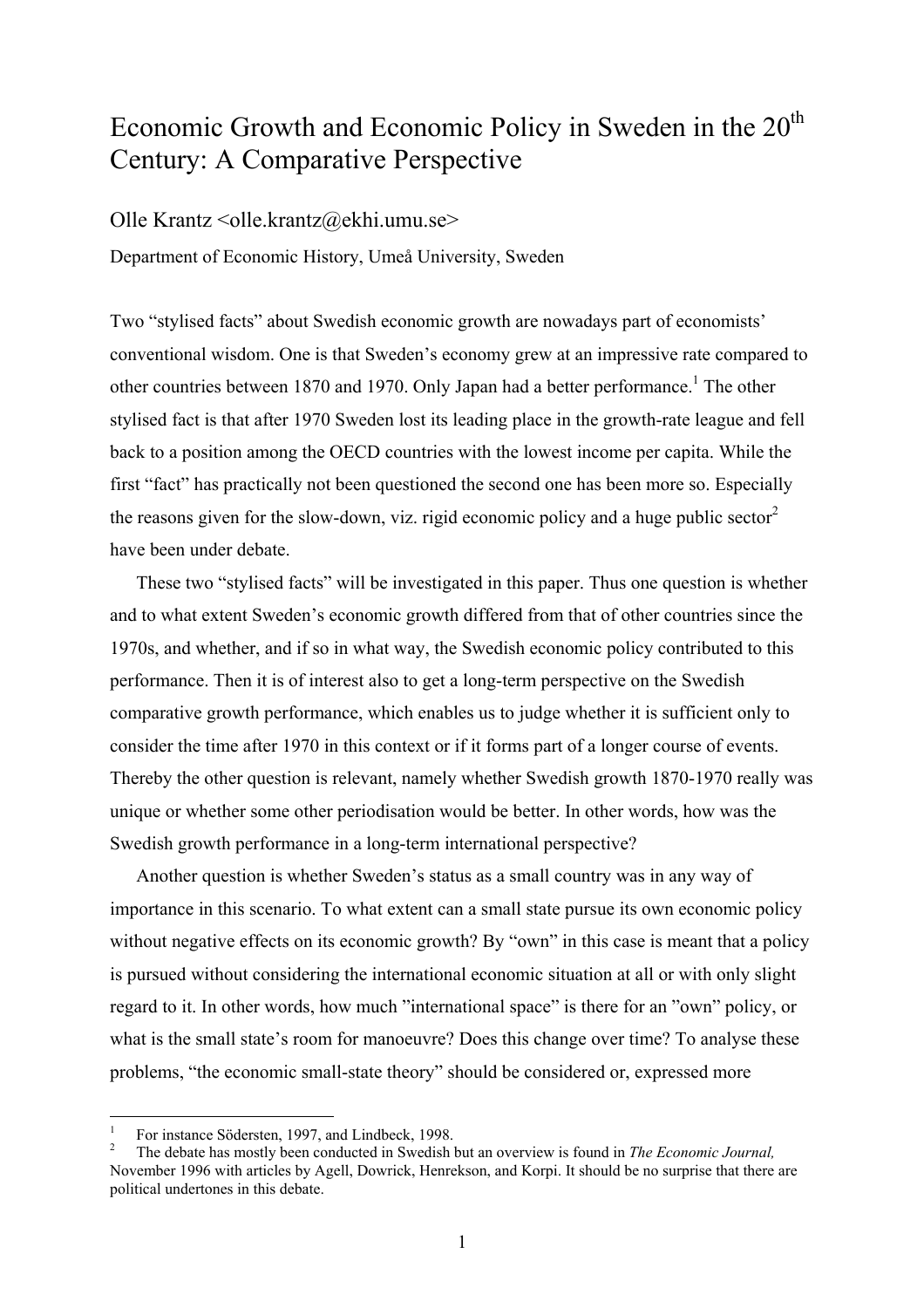modestly, the description of the special characteristics of small countries, which has evolved in the literature.<sup>3</sup> Of particular importance is how the relevance of this theory has changed over time.

All factors behind economic growth, for instance capital formation, labour force changes, education and technical change, can not, for obvious reasons, be discussed here, but something will be said about the last one, technology. In the last 200 years different technological bases or paradigms have dominated. In the early  $19<sup>th</sup>$  century, steam power was the most significant technological base. The steam engine gained a growing importance in industry and made the expansion of railways possible. Towards the end of the century, electricity and the combustion engine grew in importance and in most of the  $20<sup>th</sup>$  century, they formed the dominating technological base. Then, in the very last part of that century ICT has grown in importance and perhaps it is forming a new technological base. The utilisation of technology could, however, differ between different countries, and how it was utilised depended on the institutional and political environment. Institutions and policies could be favourable to certain uses of technology and to economic growth, but they could also hamper growth and, as already mentioned, for a small country the effects of various measures could be greatly dependent on the international environment. Thus, growth possibilities could be different in different periods.

#### I

1

Long historical series for GDP and other important macroeconomic variables are nowadays available for a large number of countries. They have been constructed by individual researchers and groups of scholars but seldom by official authorities. Various scholars have then collected these series, the best known today being perhaps Angus Maddison, $<sup>4</sup>$  who has</sup> published his collections and studied the international economic growth and change. He maintains that a number of phases are clearly discernible in the long-run development, and they are delimited by external shocks: W.W.I and W.W.II and the oil crises of the 1970s. In Table 1 growth figures for these phases are displayed.

According to Table 1 the annual rate of growth for the sixteen countries 1870-1973 is 1.9 per cent. Japan had the highest rate and this can be regarded as pretty certain. It is also highly probable that Australia and the early industrialisers, the UK and Belgium, had very low

<span id="page-2-0"></span><sup>3</sup> Kuznets 1959, pp.89-100, Kuznets 1960, Saul 1982, and Wright 1939. 4

<span id="page-2-1"></span>See for instance Maddison, 1963, 1989 and 1995.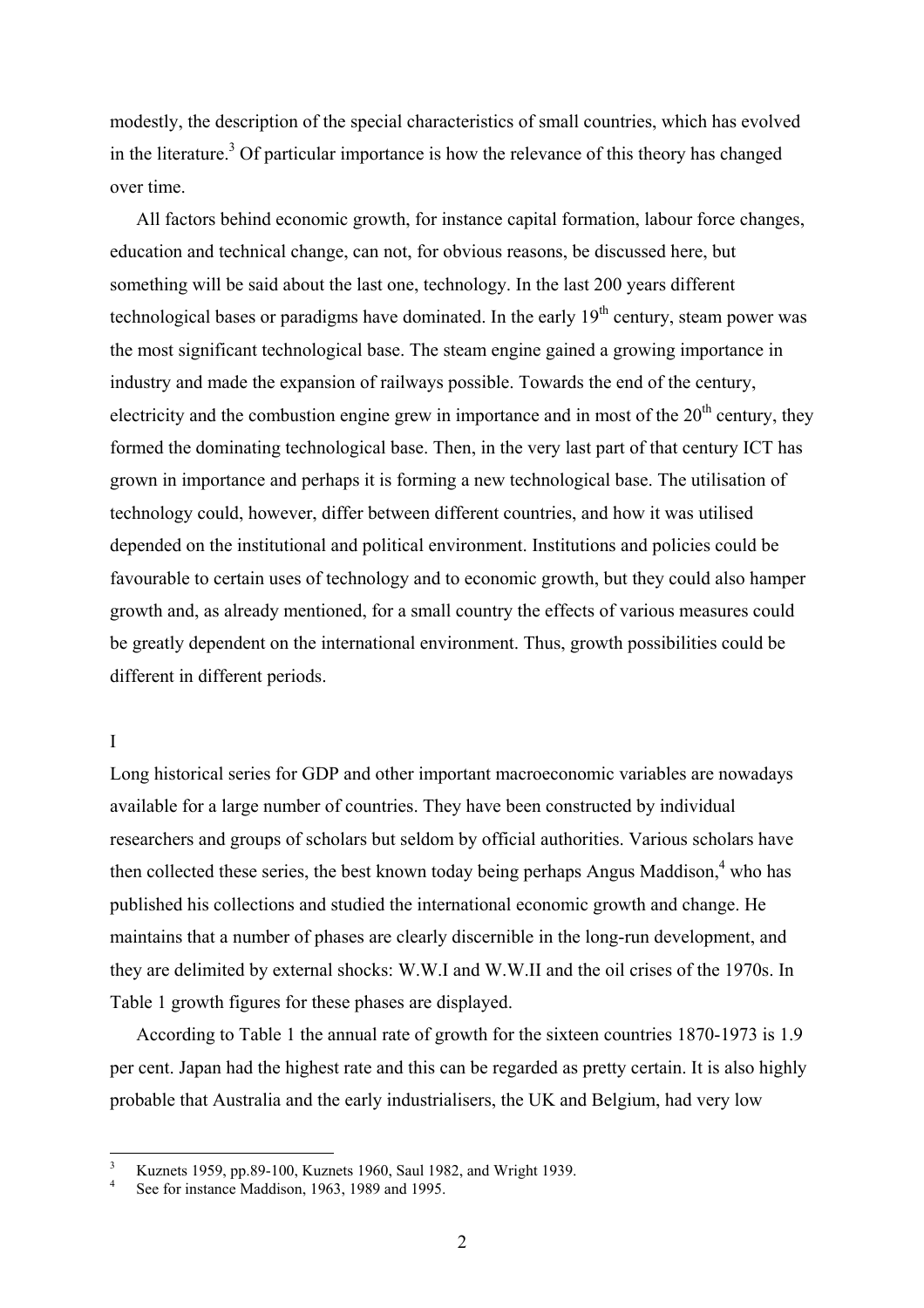growth rates. With regard to the uncertainty or shakiness of the rates given in table 1 it is not quite sure that Sweden had the highest growth rate except for Japan. Rather, a group of countries seems to have had fairly similar rates. For 1970-1992, the average growth for all countries was 1.8 per cent. Sweden and Switzerland were far below this figure while Norway and Japan were much higher than the average. The fact that the margins of error in the national accounts are more narrow in recent periods than earlier makes it probable that Sweden and Switzerland were slow growers comparatively seen during the last decades.

|                    | 1870-1913 | 1913-1950 | 1950-1973 | 1973-1992 | 1870-1973 |
|--------------------|-----------|-----------|-----------|-----------|-----------|
| Australia          | 0.9       | 0.7       | 2.4       | 1.4       | 1.2       |
| Austria            | 1.5       | 0.2       | 4.9       | 2.2       | 1.8       |
| Belgium            | 1.0       | 0.7       | 3.5       | 1.9       | 1.4       |
| Canada             | 2.2       | 1.4       | 2.9       | 1.5       | 2.1       |
| Denmark            | 1.6       | 1.6       | 3.1       | 1.6       | 1.9       |
| Finland            | 1.4       | 1.9       | 4.3       | 1.6       | 2.2       |
| France             | 1.5       | 1.1       | 4.0       | 1.7       | 1.9       |
| Germany            | 1.6       | 0.3       | 5.0       | 2.1       | 1.9       |
| Italy              | 1.3       | 0.8       | 5.0       | 2.4       | 1.9       |
| Japan              | 1.4       | 0.9       | 8.0       | 3.0       | 2.7       |
| Netherlands        | 0.9       | 1.1       | 3.4       | 1.4       | 1.5       |
| Norway             | 1.3       | 2.1       | 3.2       | 2.9       | 2.0       |
| Sweden             | 2.0       | 2.3       | 3.0       | 1.1       | 2.3       |
| Switzerland        | 1.2       | 2.1       | 3.1       | 0.8       | 2.0       |
| <b>UK</b>          | 1.0       | 0.8       | 2.5       | 1.4       | 1.3       |
| <b>USA</b>         | 1.8       | 1.6       | 2.4       | 1.4       | 1.9       |
| Arithmetic average | 1.4       | 1.2       | 3.8       | 1.8       | 1.9       |

**Table 1.** Annual percentage growth in GDP per capita 1870-1992 in industrialised countries. Constant prices.

*Note*: 1. The GDP series are constructed with different methods for different countries and the sources are of different quality, which means that there are margins of error. 2. In Maddison, 1995, p.62, incorrect growth rates for Switzerland are given. The figures in this table are therefore taken from Maddison 1991, p.49. 3. The data for Sweden provided by Maddison is wholly incorrect. Here figures based on Krantz, 2001, are used instead. 4. Maddison gives growth rates calculated between the figures for the first and last year in the period only. That this method could lead to uncertain results is well known. *Source*: Maddison, 1991 and 1995, and Krantz, 2001

Since there are weaknesses in the data in Table 1, the "stylised facts" or, rather, the hypotheses can not be accepted or rejected on this basis, and complementary calculations are greatly needed. It would then be preferable to take into consideration data for all years in question and not only for some benchmark years when making the comparisons. There are various ways to do this, for instance by comparing the countries' GDP per capita expressed in the same currency meaning that levels for each year are compared. Then there is need for Purchasing Power Parities (PPP), to convert national currencies, but for historical series, such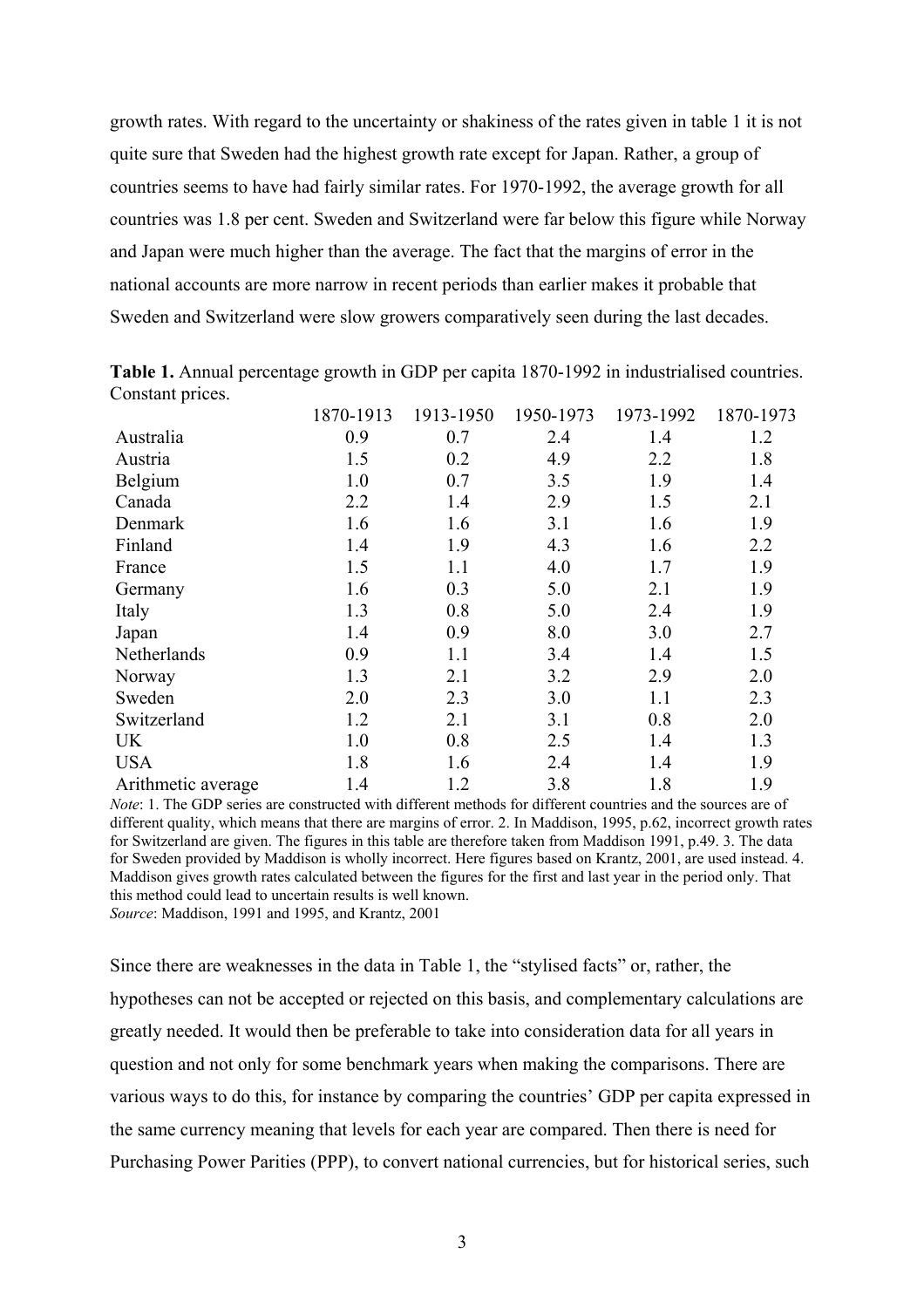data are largely missing. Furthermore, official exchange rates are not suitable as converters because they do not accurately show relations between the internal purchasing power of the countries. Besides, the not uncommon method of using PPPs for one year, for example 1995, and varying them backward with implicit deflator ratios leads to very uncertain results. Therefore, the idea of making comparisons of levels was abandoned in favour of comparing yearly changes in original GDP per capita. Index series for GDP per capita form the basis for the comparison. When these series for different countries or averages for groups of countries are related to each other, the results are new index series showing the changes in the ratios between the original data. If such a ratio series is showing a rise/decline, the country or group of countries constituting the nominator has a higher/lower rate of growth than the one constituting the denominator. In the following, such comparisons are made, which as mentioned means comparisons of growth and not comparisons of income levels.

When one country, in this case Sweden, is to be compared with a group of countries, it could be a matter of dispute what countries should be included in the comparison group. For modern times, it is common to use the OECD countries, but these are rather disparate. They have for instance very different income levels, and very small countries are included such as Luxembourg and Iceland together with very large countries such as the USA. Therefore, a smaller and more homogenous group should be used and the highly industrialised countries today, that is those included in Table 1, is a more appropriate comparison group which could also be divided into sub-groups.

One sub-group is a number of countries that are similar to Sweden with regard to income level at some point of time. Walter Korpi, the leading proponent for the view that the Swedish growth has not been lagging from the 1970s onwards if appropriate comparisons are made used such a group when he argued his case. This group consists of countries that were roughly on the same income level as Sweden around 1970 and includes Denmark, France, Germany, the Netherlands, Switzerland and Britain.<sup>5</sup> Since their income per capita was roughly the same, the catch-up factor should not influence the comparison in the last decades of the century. If a larger group was chosen, for instance the OECD countries, countries with low income in the beginning of the comparison period could raise the average rate of growth due to the catch-up factor, which means that high-income countries, for instance Sweden, would seem to lag behind.

1

<span id="page-4-0"></span><sup>5</sup> See e.g. Korpi, 1992.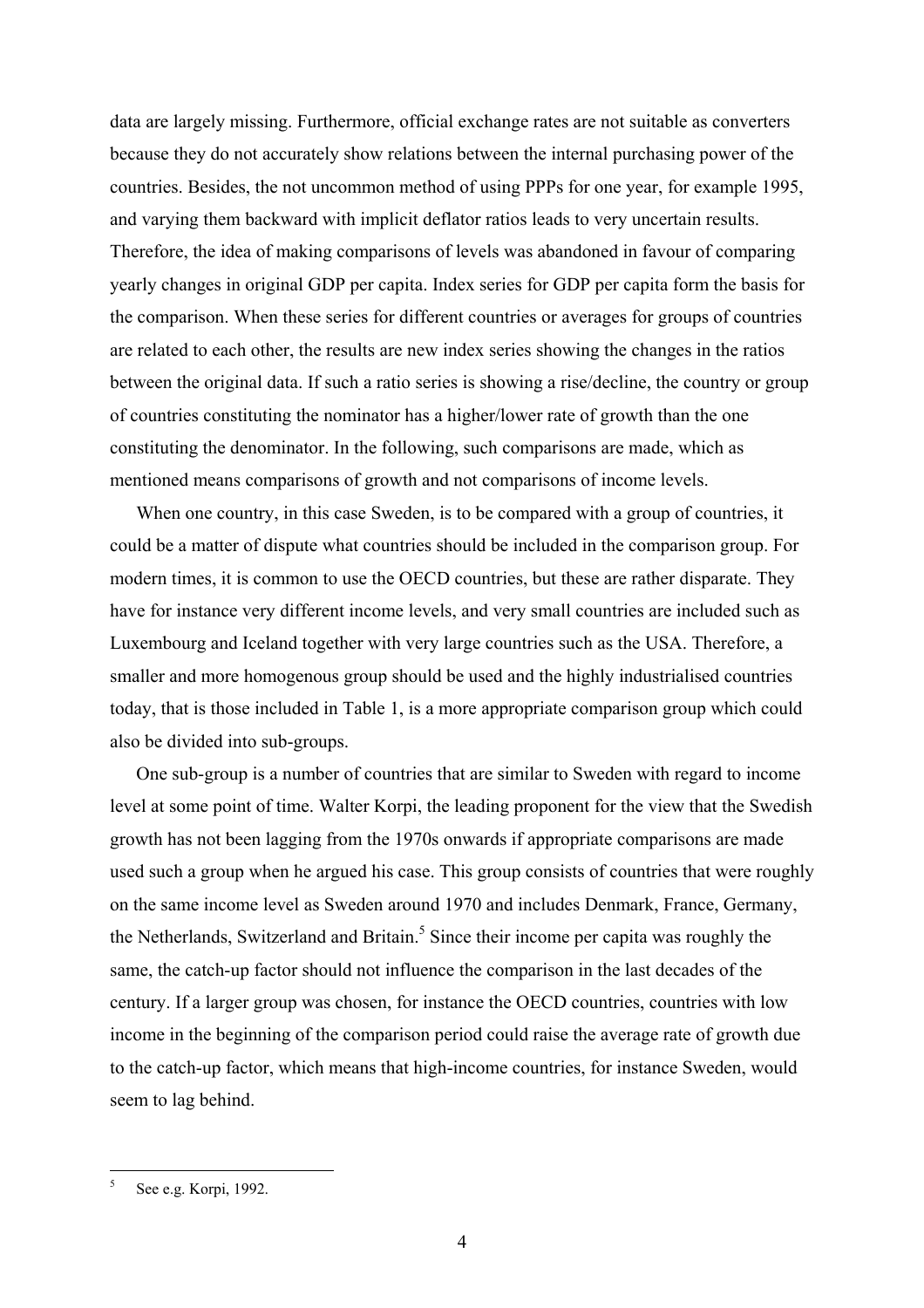A third group of countries will also be used as a comparison group namely the small European countries – smallness in this case being defined by population size. These countries are Austria, Belgium, Denmark, Finland, The Netherlands, Norway, and Switzerland. However, in a long-term perspective it is problematic to opt for and apply a criterion based on size. Austria for instance was not a small country before W.W.I. Sweden and Norway were united in a union before 1905 and Finland was part of the Russian empire up to 1917, however an autonomous part. Belgium and the Netherlands were colonial powers for a long time. And today, one could question whether the Netherlands with 16 mill. inhabitants is a small country. However, in a certain sense, these countries have been economic units during all or most of the period under review.

Furthermore, the effects on the country's economic growth of what is – mostly by Swedes – called "the Swedish Model" are to be discussed. By this is meant the societal arrangements and policies that evolved in Sweden from the 1930s. In this comparison the small-state group is appropriate since all these countries have their "models" as well. It could even be questioned whether there ever was a particular "Swedish model". Probably it would be better to talk about a "Scandinavian" model or a "Nordic" or even a "small-state model" and then there could of course be individual varieties.<sup>6</sup> A main element in such a model is democratic corporatism, which is essential also in Katzenstein's analysis of European small countries.<sup>7</sup> In summary, the features characterising Sweden fit well into the framework of a "small-state model".

#### **Figures 1-3 about here!**

 $\overline{a}$ 

Figures 1-3 show Sweden's GDP per capita in relation to the averages for the three comparison groups. The ratio series have 1913 as reference year (1913=1), and as mentioned it is only a question of growth comparisons, not comparisons of income levels. The three curves have a similar profile, which is further illustrated in Table 2.

<span id="page-5-1"></span>As to economic growth, Sweden did not stand out during the first twenty years of the period; the pace coincided with the average for the industrialised (or industrialising) countries. Then, however, from around 1890 up to around 1950 Sweden grew considerably

<span id="page-5-0"></span><sup>6</sup> The concept of "the Swedish model" has gained a prominent place in Swedish political rhetoric and maybe this is why it is devoid of a distinct meaning. Furthermore, it has chauvinist overtones and, therefore, it should be handled with great care in scholarly texts. There is a vast literature on "the Swedish model". See for instance Pettersson 2001, and the literature referred to there.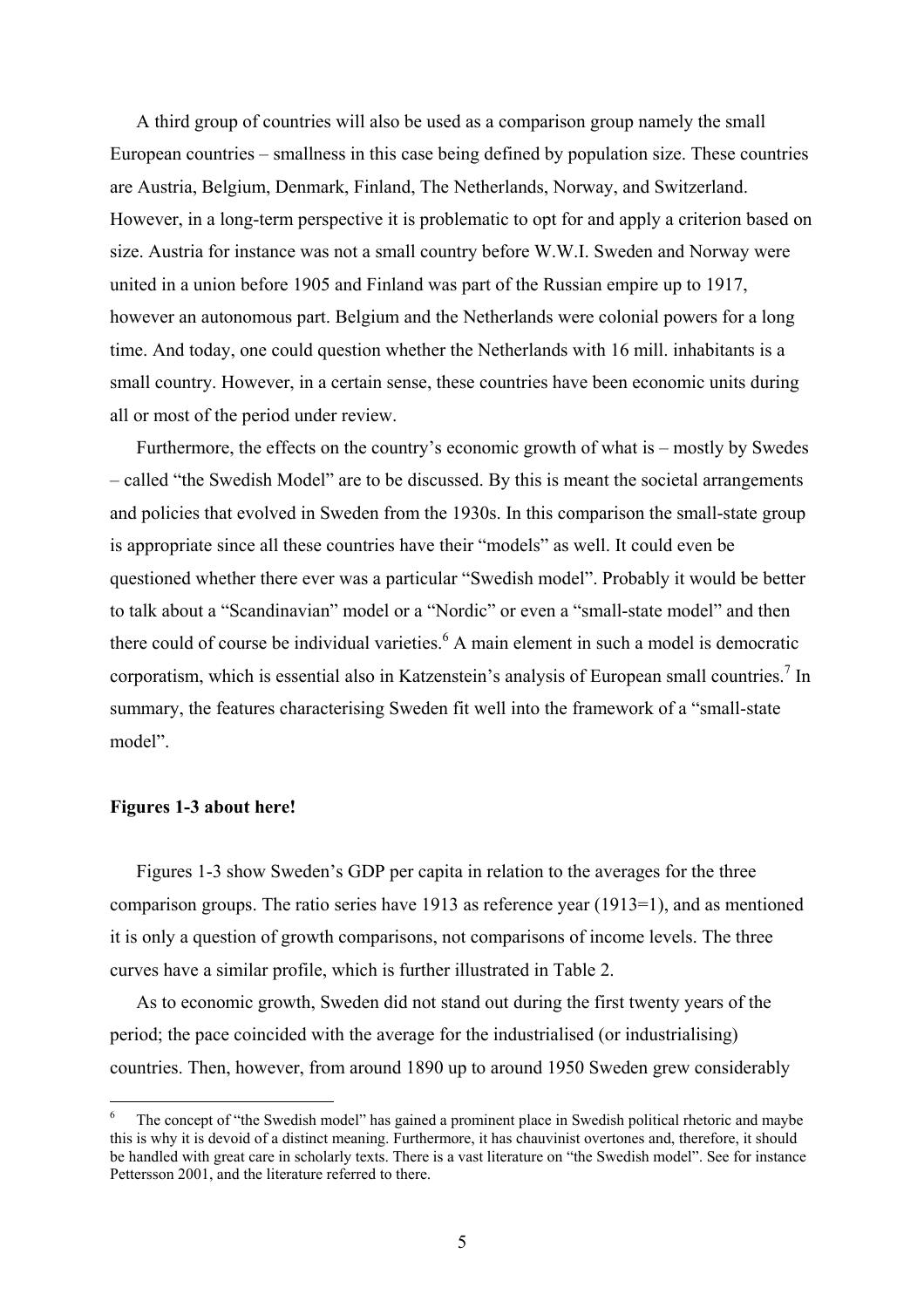faster than the comparison groups.<sup>[8](#page-6-0)</sup> In the middle of the  $20<sup>th</sup>$  century, there was a conspicuous break and a downward tendency set in, which differed only slightly between the three curves. In relation to the six richest countries there was a distinct decrease to around 1960 and then a smaller one up to the crisis of the 1990s. This tendency was more marked in the other two curves. Thus, there were slightly more of similarities between the six and Sweden than between the other groups and Sweden. However, even compared to the six-country group, Sweden had a lower growth.

Sweden in relation to Sixteen industrial countries The six richest 1970 Small European Industrial countries 1875-1885 -2,5 -2,3 -2,4 1885-1895 8,4 7,5 5,2 1895-1905 8,5 15,0 12,8 1905-1915 13,7 18,1 18,6 1915-1925 -2,2 -5,3 -6,6 1925-1935 20,5 19,2 15,8 1935-1945 11,9 19,9 21,2 1945-1955 -4,7 -16,5 -7,9 1955-1965 -1,8 1,3 1,8  $1965-1975$   $-9,0$   $-2,5$   $-7,1$ 1975-1985 -10,0 -3,8 -9,3 1985-1995 -10,8 -7,7 -9,2

**Table 2**. Change in per cent between five-year averages for the relation between Sweden's GDP per capita and the averages for three country groups 1870-1990. Constant prices.

*Note:* The years in the first column represent five-year averages. *Source*: See Table 1.

Thus, there is not only a slow-down of the economic growth relatively seen but also a relative retardation for Sweden in the second half of the  $20<sup>th</sup>$  century. However, to be more certain another data set shall also be examined. It is extracted from the Penn World Table<sup>9</sup> and in Table 3 ratio figures from this data set are presented. The data set comprises the period 1950-

 $\frac{1}{7}$ Katzenstein, 1985.

<span id="page-6-0"></span>Comparisons of this kind are mostly based on GDP per capita. Another way of comparing economic performance is to use wage series. This has been made by among others Jeffrey Williamson in a number of publications for instance Williamson 1995. However, the data problems are great in these comparisons, probably even more so than in the case of GDP per capita. Averages of wages are difficult to assess, and if it is said to be wages for a certain category, e.g. unqualified industrial workers, it is a question of what is meant and if the same group is comprised all over the period and in all countries. However, a comparison based on Williamson's wage series shows a profile similar to that of the GDP per capita comparisons above.

<span id="page-6-1"></span>Penn World Table (Mark 5.6) See further Summers and Heston, 1991. It should be emphasised that the series in the two data sets are totally different as to construction. Therefore it is not at all astonishing that there are clear differences in the percentages in tables 2 and 3. However, the tendencies shown are the same.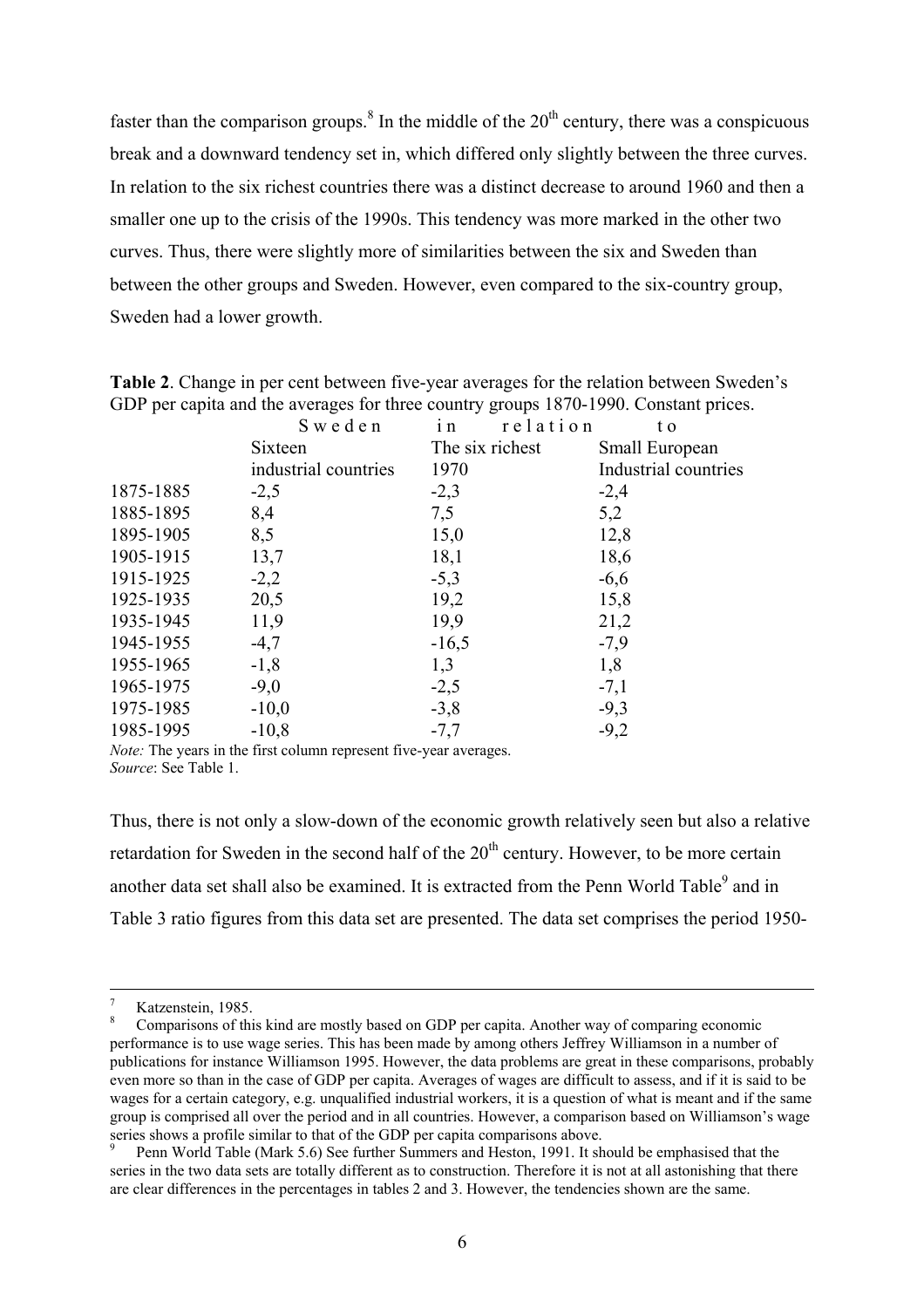1992, i.e. the period of Sweden's relative slow-down and retardation according to the GDP series used above.

**Table 3**. Change in per cent between five-year averages for the relation between Sweden's GDP per capita and the mean for three country groups 1950-1992. Constant prices.

|           | Sweden               | in relation     | to             |
|-----------|----------------------|-----------------|----------------|
|           | Sixteen              | The six richest | Small European |
|           | industrial countries | 1970            | industrial     |
|           |                      |                 | countries      |
| 1955-1965 | 0,7                  | $-0,5$          | $-1,0$         |
| 1965-1975 | $-8,3$               | $-3,9$          | $-7,0$         |
| 1975-1985 | $-5,6$               | $-1,2$          | $-4,2$         |
| 1985-1990 | $-3,2$               | $-3,4$          | $-2.3$         |

*Note:* 1. The periods in this table are not the same as in table 1 because the data exists only for the period 1950-1992. 2. The years in the first column represent five-year averages. *Source*: Penn World Table (Mark 5.6)

The relative slow-down for Sweden is clear also in Table 3 and as in the other comparison, the Swedish performance is more similar to the six-country group than to the other groups. It is also clear that the later part of the period, which is from the late 1960s, showed a greater retardation than the first part.

Thus, the "stylized facts" that Swedish growth was internationally unique 1870-1970 and that it became very slow in an international comparison from 1970 should be modified.

II

The data reveals that there were two distinctly different periods concerning Sweden's relative economic growth in the  $20<sup>th</sup>$  century and that they coincided roughly with the first and the second half of the century. In the first period – actually starting c. 1890 – Sweden stands out as a distinct fast-grower and in the second one, there was a clear relative retardation. How are these periods to be analysed in an international and a small-state perspective? It should be said already here that the following analysis is preliminary and that further research is needed before firm conclusions can be drawn.

In the twenty-odd years around the turn of the century 1900, there was a distinct acceleration of the Swedish growth rate, and if any period in Swedish economic history is to be called the industrial break-through of the country it is this one. There had been "preparations" for this acceleration in the preceding decades such as an intensive railway construction as well as expansion of the iron and steel industries and the forest industries. These branches formed a point of departure for expansion and consolidation of the industrial

7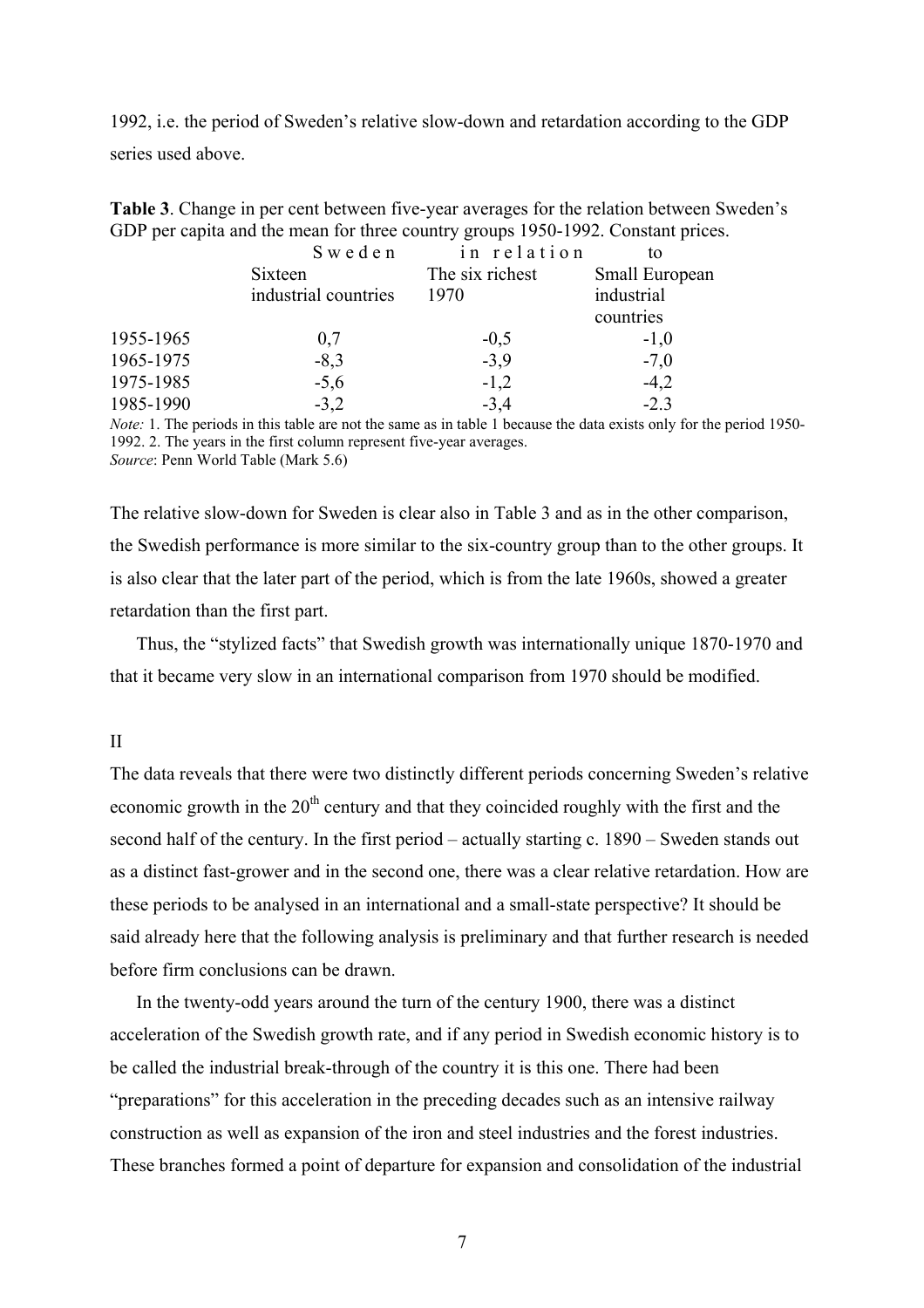base where engineering soon became very important. Thereby, and with the help of an expanding international economy, economic growth could be rapid in the break-through decades. During this period a number of new firms were established and they grew large in a short period of time. There were for instance LM Ericsson (later Ericsson), ASEA (later part of Asea Brown Boveri, ABB) and SKF. This *gründer* activity contributed to a profound transformation of the economy and it also contributed to forming a development pattern during the period up to around the middle of the century. After the transformation in the breakthrough period, the "new" industrial sector rationalised in the 1910s and much more so in the 20s. The next two decades saw a new transformation of a similar kind as that during the break-through. Also in this phase a great part of the transformation emanated from the engineering industry, and there were important connections with the firms founded around the turn of the century 1900. In the 1930s the expansion had to do with production and consumption of consumer durables such as cars, refrigerators and other electrical equipment, for instance vacuum cleaners. Then, however, this internal pattern of transformation – rationalisation – transformation became weaker but remains were still discernible in the 1950s and 60s.

Another factor of great importance for the rapid growth during the first half of the  $20<sup>th</sup>$ century was that Sweden was non-belligerent in the two world wars. Thereby the productive capacity remained intact during the war periods and exports could expand rapidly immediately afterwards, in particular after W.W.II. Besides, during W.W.I Sweden could pay back a great deal of its international debt due to the wartime inflation which greatly strengthened the financial position of the country.

The period of retardation in the second half of the  $20<sup>th</sup>$  century meant that a number of countries came closer to Sweden in terms of level of income per capita which to a certain extent can be ascribed to the so called catching-up factor. A special case is that some countries started from a low production level because of the demolition of the production apparatus during W.W. II, the most conspicuous example being Germany. Other fast-growers, for instance Finland had not reached the same income level as Sweden around 1950. But irrespective of which one of the three country groups described above that is chosen for comparison, a Swedish retardation is apparent and this means that the catch-up factor can not be the only explanation. Hence there is reason to believe that internal Swedish factors affected the rate of growth. However, the relative decrease was not noticed during the era of "golden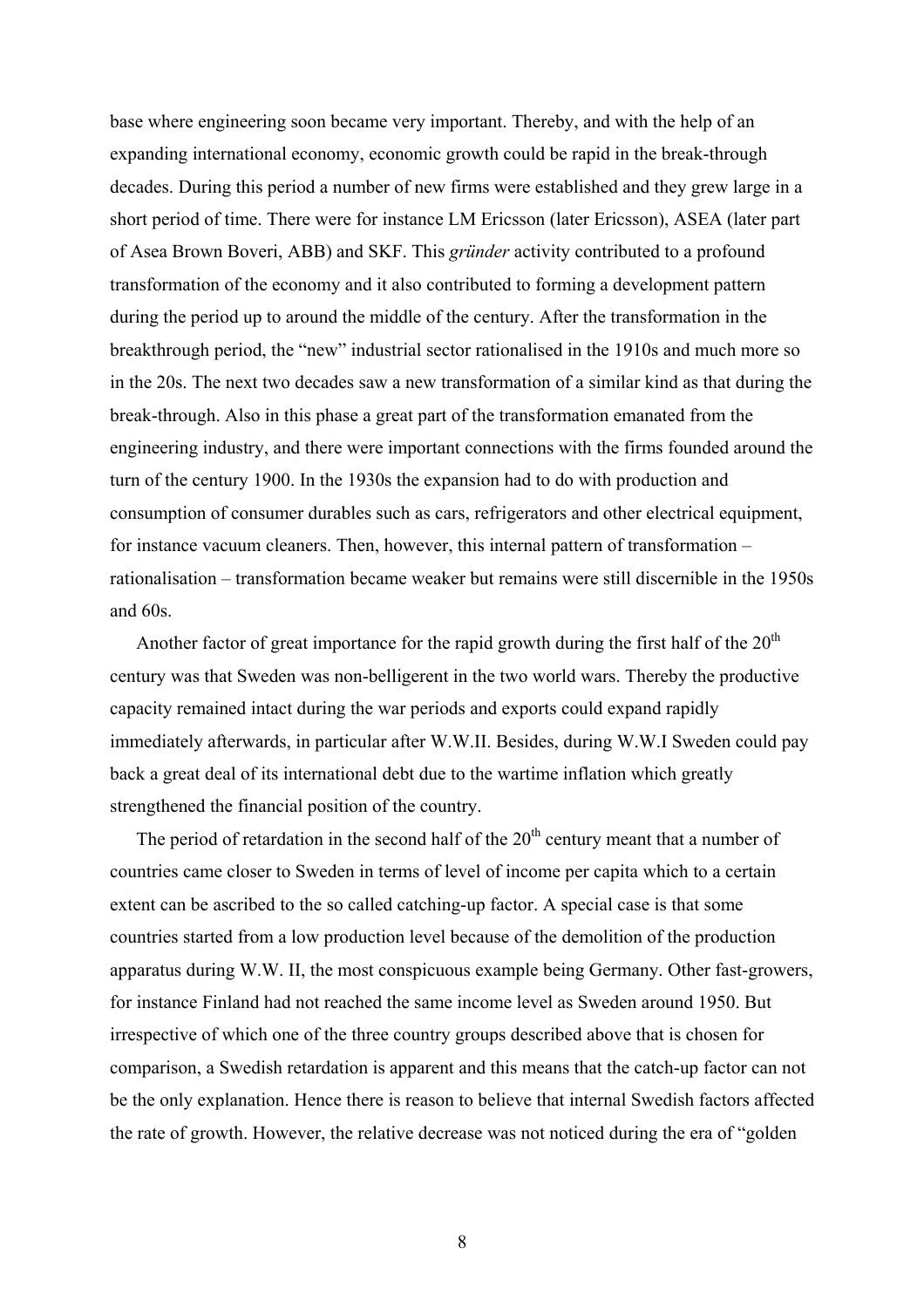growth" when, historically seen, economic growth was very rapid. Instead, it was only from the 1970s that the problems slowly commenced to be observed.

It is not astonishing that a relative Swedish slow-down occurred in the second half of the 20<sup>th</sup> century. A continued relative growth rate of the same magnitude as in the first half of the century would have meant that the country sooner or later had reached the highest income level per head in the world. Such a position would have demanded a lead technologically and institutionally in important parts of the technological spectre, which would certainly have been difficult for a small country.<sup>10</sup> The important thing here is rather that the slow-down was so strong; why did a turn occur from a relative economic growth distinctly above the average of the industrialised countries to one as distinctly below this average? It can be assumed that domestic institutional factors hampered the change and the adaptation necessary for a higher relative growth in the period under review. The mechanisms became apparent from the 1970s, but it also makes sense to suppose they that started to work earlier.

#### III

In an analysis of the issues presented here the economic small state model, that is the description of the special characteristics of small countries, can be of some help. In general a small state is anxious to keep its economy open and thus to abolish trade barriers. Furthermore there is a specialisation of production to those segments of the country's economy that are most productive or, in other words, that generate rapid economic growth. At the core is the issue of economies of scale or, rather, that small countries are said to suffer diseconomies of scale. They are then regarded as separate economic units, and the standard economic theory states that production requires a certain size to be efficient. It is a question of the extent of the market, and when the market is seen as synonymous with the domestic market, it is alleged that a small country has too tiny a market for most of its production to be efficient. Consequently, the growth possibilities would be smaller than for a large country with a big home market, if there were no remedy. To overcome the drawbacks, the small country has to seek larger markets via foreign trade. A large part of what is needed within the country has to be imported while much of what the country is good at producing is exported. The result is that the small country has a larger foreign trade relative to its production than the large one.

<span id="page-9-0"></span> $10\,$ Here it is a question of productive technology. Some very small countries have reached very high income levels due to for instance financial transactions of various kinds.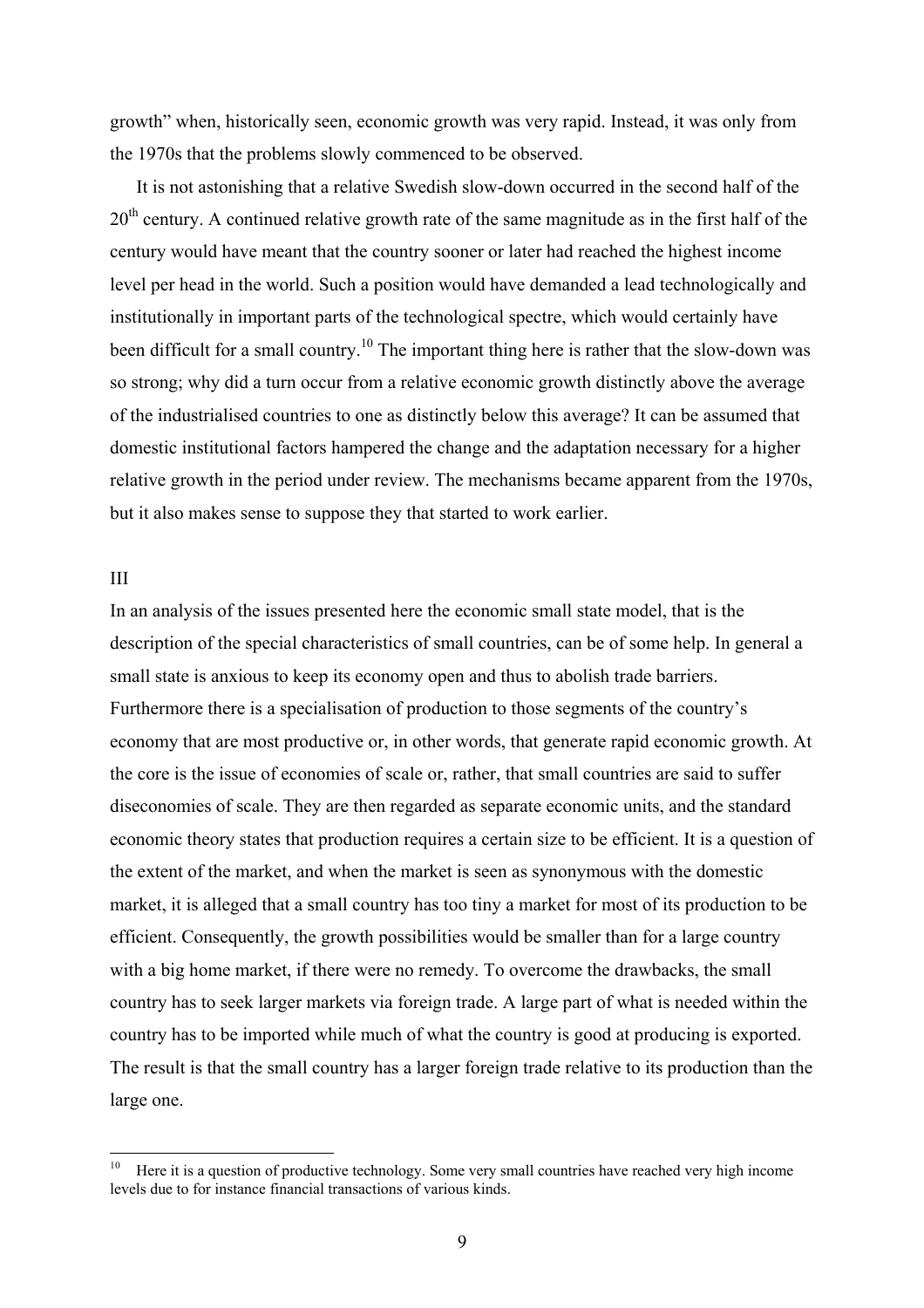The issues touched upon makes it necessary for the small country to be highly adaptive to different situations created outside its borders. The performance of the country is of course dependent on the success of this adaptation process. If it is not successful, the country is under risk to do less well economically. However, the adaptation processes could be of different shapes during different periods due to varying historical conditions. Thus, this theory and the predictions derived from it are not equally important over the whole modern era, that is roughly the last two hundred years. Furthermore, different groups of characteristics have been at the fore during different parts of this long period.

In an earlier paper, $<sup>11</sup>$  a general chronological framework for this change in small states</sup> was traced. The point of departure was the general economic characterisation of small states, where international dependence is mirrored in a relatively large foreign trade, strive for openness, activities in international organisations, and co-operation with other small states. However, the impact of these small state characteristics has differed. The international economic dependence was small up to roughly the first half of the  $19<sup>th</sup>$  century. Then it grow substantially during the industrialisation period up to W.W.I which meant that the special economic advantages and disadvantages of smallness of states became successively more evident. There was a growing dependence on the surrounding world, and certain flexibility had evolved, which helped coping with this dependence. Judging from the foreign trade ratios, dependence did not change much *in a long-run perspective* from W.W.I up to the  $1970s^{12}$  even if the ratios varied considerably in the short run. In the analysis of the performance in this era, Katzenstein's theory<sup>13</sup> is relevant, especially from the late 1940s. This theory states that to overcome the disadvantages of being small and of being heavily exposed to the international market, the small countries developed special institutions and arrangements. Democratic corporatism (neocorporatism) became characteristic and was flourishing up to the 1970s and as mentioned above it was a constituent part of the Swedish/Scandinavian/Nordic/small-state model.

From the late 1940s tendencies towards free trade prevailed but it was only from the 1970s that foreign trade ratios rose, seen in a long-term perspective. At the same time, internationalisation or as it is also called, globalisation with rapid international financial

 $11$ 

<span id="page-10-1"></span><span id="page-10-0"></span><sup>&</sup>lt;sup>11</sup> Krantz 1999.<br><sup>12</sup> This implies that the rise of the foreign trade ratios in the 1950s and 60s is interpreted as a recovery from the very low level in the 1940s.<br><sup>13</sup> Katzenstein 1985.

<span id="page-10-2"></span>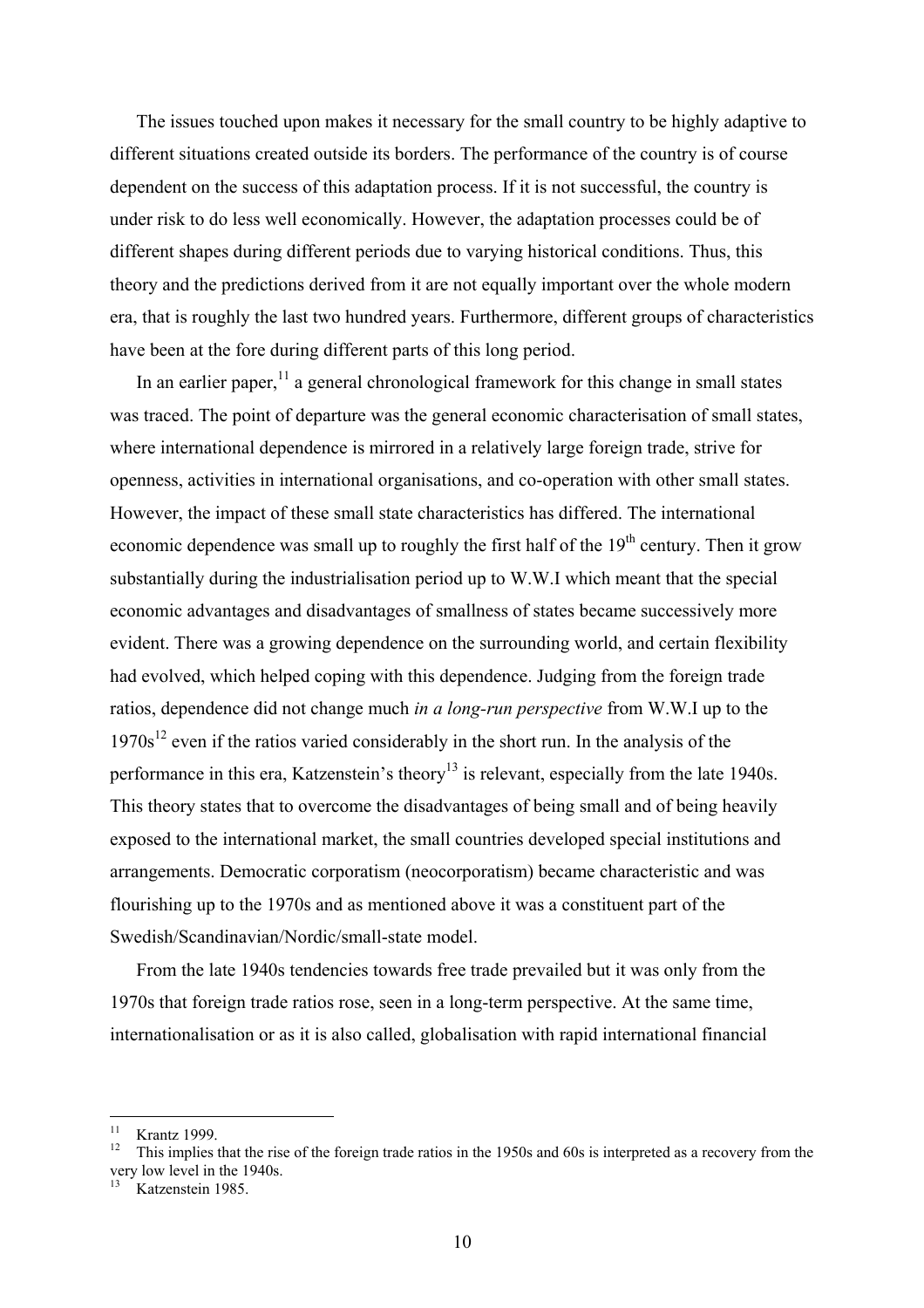flows, expansion of international companies et cetera fundamentally shook the democratic corporate system.

This periodisation can be compared with that obtained from the discussion above on the Swedish growth rate in an international perspective. The turning point of the relative growth curves occurred at the same time as the heydays of democratic corporatism in the Katzensteinian sense commenced, which is around 1950. However, coincidence in time does not mean causality but it is possible that there is a connection.

Here, the hypothesis will be discussed that there was a connection between on the one hand the general societal model namely the full-fledged welfare state and "the Swedish model" based on democratic corporatism and the attempts to maintain this or some of its important elements, and on the other hand the relative growth performance of Sweden in the second half of the  $20<sup>th</sup>$  century. The assumption is that this model caused a certain – and growing – lack of adaptation and flexibility of the kind needed for the economy to work well in a small country according to the small state theory and that this affected growth negatively. An underlying assumption is that the forms of democratic corporatism could vary between countries and that this could affect their relative growth rates in different ways. This hypothesis implies that institutional factors of the kind described did not exist at all or did not affect the economic changes negatively in the first part of the century when, instead, the positive impact of entrepreneurship and technical change could work more freely.

#### IV

The first decades after W.W.II saw a rapid economic growth all over the industrialised world, however with varying rates between the countries. These decades can be conceived as concluding an era of dominance or real – not only formal – economic independence of national industrial societies, even small ones. After this a new phase in capitalist development began.

The postwar era until 1980 was the age of the *nation state*. Despite significant expansion of international trade, economic modernization in that period predominantly implied the conquest of mass markets delineated by national borders. Besides higher living standards, citizens also gained rights – to welfare benefit, education, health care, codetermination in worklife, etc. – that were essentially guaranteed by each nation state. The debate on the impact of globalization concerns the 1990s, not the decades preceding 1980.<sup>14</sup>

<span id="page-11-0"></span>Where the boundaries between economic phases exactly should be located is open to debate and it could even be claimed that there are no clear-cut boundaries. Conventionally, the end of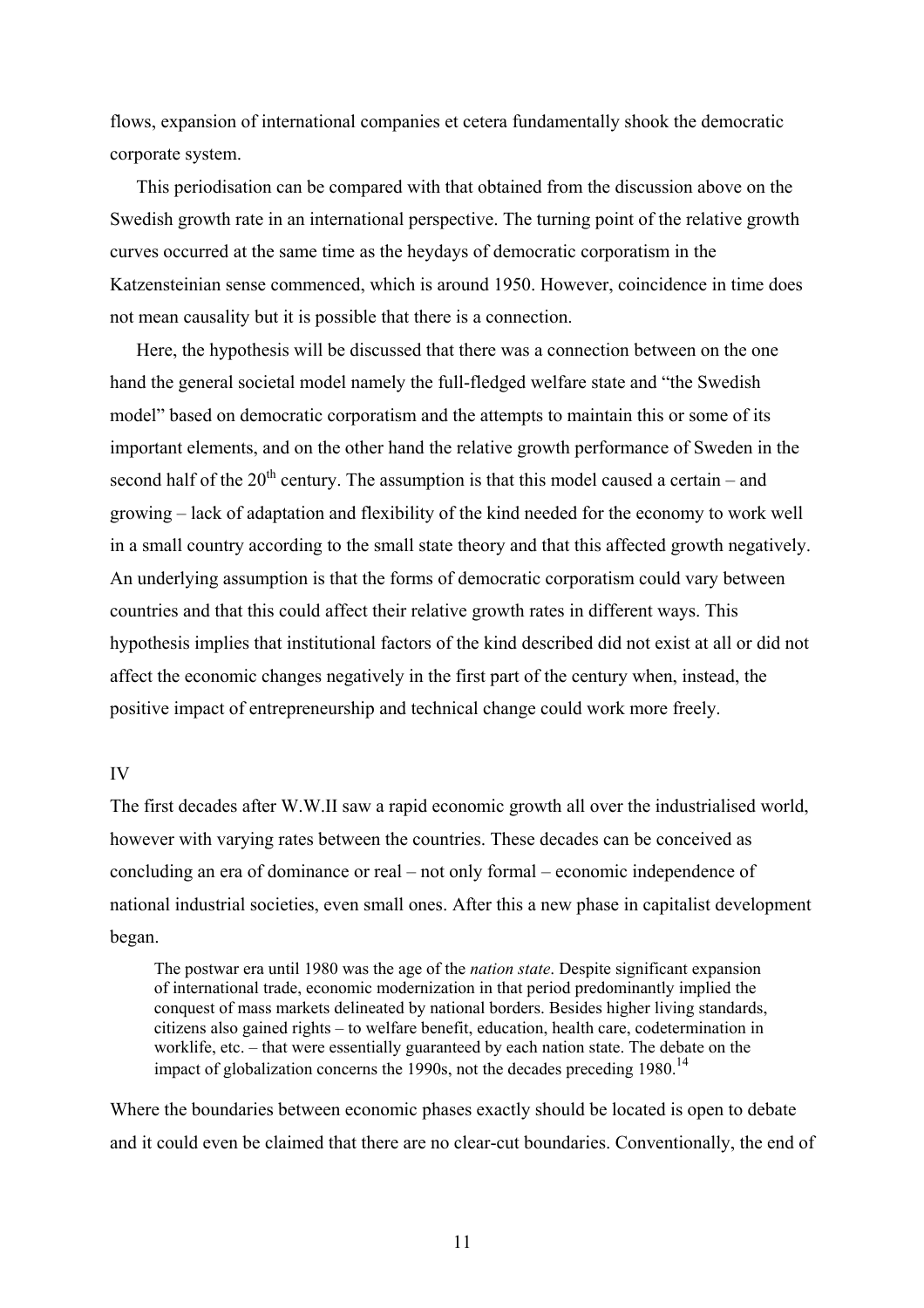the golden growth and the start of a new economic phase are set at 1973, and the first oil crisis is often seen as a crucial factor in – or at least as symbolising – this change.<sup>15</sup> The important thing here is, though, that there was a period boundary in the 1970s.

However, economic internationalisation had commenced earlier; one could even say that it was a companion of capitalism since this *per se* is an international system. In the period from the 1910s to the 1940s, though, there was a backlash with a return to nationalism – especially in the 1930s – but after W.W.II. and particularly from the 1970s the international characteristics became manifest and clearly dominant. A large and growing part of production emanates from international or transnational firms, international capital flows have skyrocketed. International trade has grown rapidly not only in absolute terms but also in relation to production; the export share grew to values distinctly above those of the period up to the 1910s. The fact that small countries in particular have become globalised is illustrated in table 4 where a so called globalisation index is shown – with all the problems connected with such a construction kept in mind. The globalisation index is said to indicate in descending order which countries are the most globalised.<sup>16</sup>

**Table 4**. The 25 most globalised countries ranked according to a globalisation index

- 1 Singapore 9 Norway 17 Hungary
- 
- 
- 
- 
- 
- 
- 
- 
- 3 Sweden 11 Denmark 19 Israel
- 4 Switzerland 12 United States 20 Malaysia
	-
	-
- 8 United Kingdom 16 France 24 Greece
- 
- 2 Netherlands 10 Canada 18 Spain
	-
	-
- 5 Finland 13 Italy 21 New Zealand
- 6 Ireland 14 Germany 22 Czech Rpublic
- 7 Austria 15 Portugal 23 Australia
	-
	- 25 Poland

*Source*: Measuring Globalization, *Foreign Policy*, January/February 2001.

<span id="page-12-1"></span><span id="page-12-0"></span>

<sup>&</sup>lt;sup>14</sup> Mjøset 2000, p.1.<br><sup>15</sup> e.g. Maddison 1991 and 1995.<br><sup>16</sup> The construction is described as follows: "The A.T. Kearney/Foreign Policy Magazine Globalization Index encompasses nine key indicators of global integration. Globalization in goods and services is measured through the share of international trade (exports of goods and services plus imports of goods and services) in gross domestic product (GDP), as well as the convergence of domestic prices and world prices. Financial globalization is measured through income payments and receipts, the inflows and outflow of foreign direct investment, and the inflow and outflow of portfolio capital, all measured as a share of GDP. The globalization of personal contact is measured with international tourists and travelers as a share of population, minutes of incoming and outgoing international telephone calls per capita, and transfer payments and receipts as a share of GDP. Finally, three elements comprise the Internet connectivity indicator - the number of Internet users, the number of Internet hosts, and the number of secure servers, all measured on a per capita basis." (http://www.atkearney.com/pdf/eng/Rankings\_S.pdf, 5 February 2001)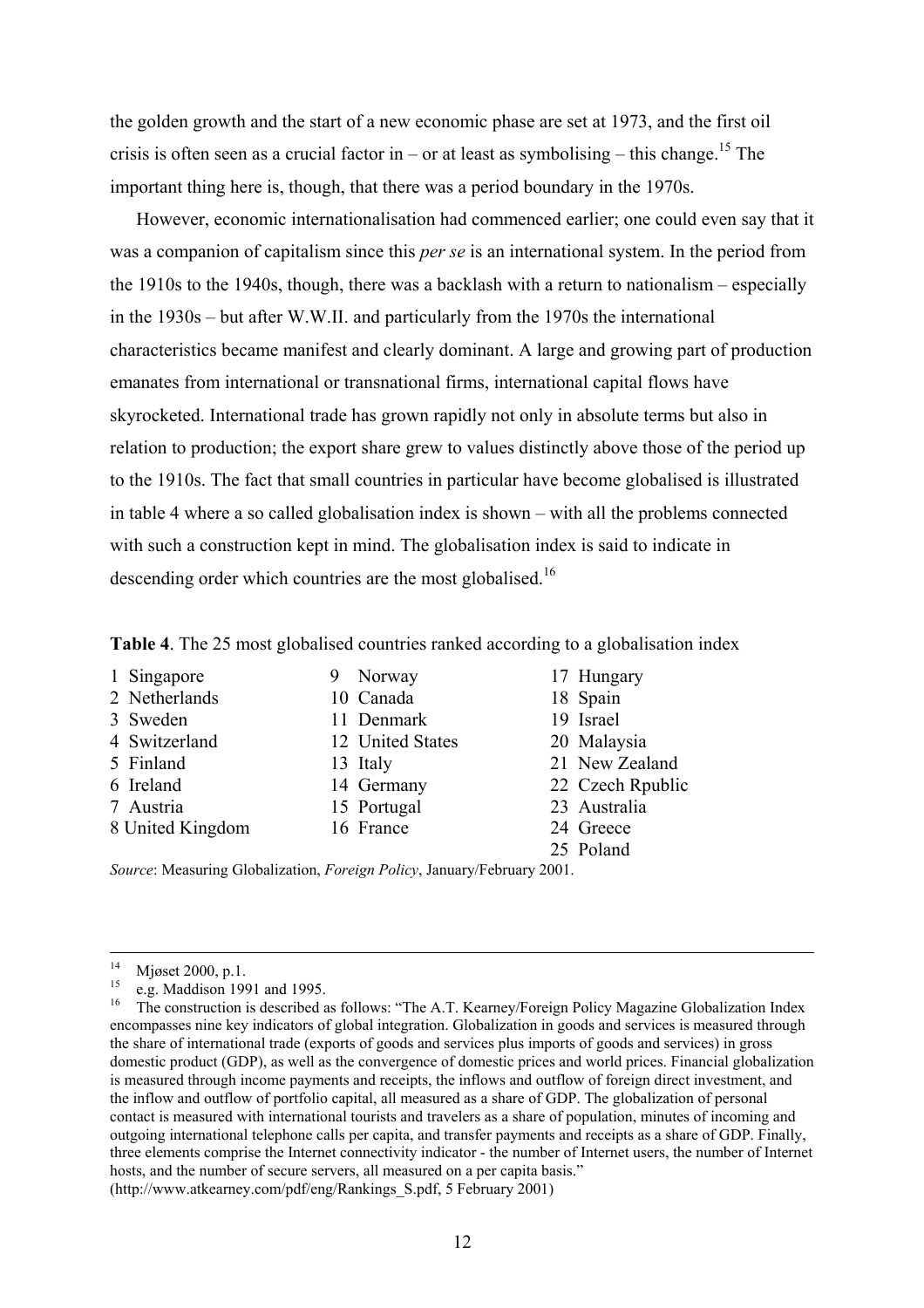The total list comprises 50 countries but since the ranking reveals that the most globalised countries are those with the highest GDP per capita, only the first 25 are listed in table 4. As to country size, it is evident that the countries at the top of the list are mostly small. The small and richest European countries that formed a group in the comparison above, Netherlands, Sweden, Switzerland, Finland, Austria, Norway and Denmark are all highly ranked.<sup>17</sup>

Globalisation has had a number of important effects on the state. The "scope for state autonomy is certainly reduced since its control of economic and social processes within its territory has become less exclusive, and its ability to maintain national distinctiveness and cultural homogeneity has been curtailed."[18](#page-13-1) It has also meant that the internal balance of power that was characteristic for the democratic corporatism, and which characterised the majority of the small countries, has become clearly weaker. The character of the industrial organisations has changed as the big companies have grown truly international or multinational and they dominate the economic scene of the small countries with an entirely different authority than in previous periods. Then, co-operation with other bodies was in these companies' interest but now things have changed. This is true also for their employees since the old type of "industrial" wage policy was weakened by the growth of new groups, mainly central and local public employees, whose wages and salaries are financed with taxes. In this case, it meant a continuous conflict between what one wants to pay for the services via taxes and what one wants to get back in the form of services from the public authorities. Thus, new or highly altered institutions and organisations were needed in this era and they are slowly developing[.19](#page-13-2) 

Small nations have become highly dependent on and to a very large extent integrated in the international economy, which means that the economic autonomy has been circumscribed and in practice, there is little room left for own economic manoeuvring. In such a course of events it is very important for these countries to be as adaptive as possible and not rigid.

V

<span id="page-13-0"></span><sup>17</sup> <sup>17</sup> Belgium was not included in the globalisation measurement.<br><sup>18</sup> Sidari 1907, p.42

<span id="page-13-2"></span><span id="page-13-1"></span>

<sup>&</sup>lt;sup>18</sup> Sideri 1997, p.42.<br><sup>19</sup> These profound changes have been studied in international research, not least by political scientists and sociologists. One example is a volume very tellingly entitled *Organized Industrial Relations in Europe: What Future?* (Crouch and Traxler 1995). The introductory essay is called *Farewell to labour market associations? Organized versus disorganized decentralization as a map for industrial relations*, (Traxler 1995) and the concluding chapter has the rubric *Reconstructing corporatism? Organized decentralisation and other paradoxes*. (Crouch 1995)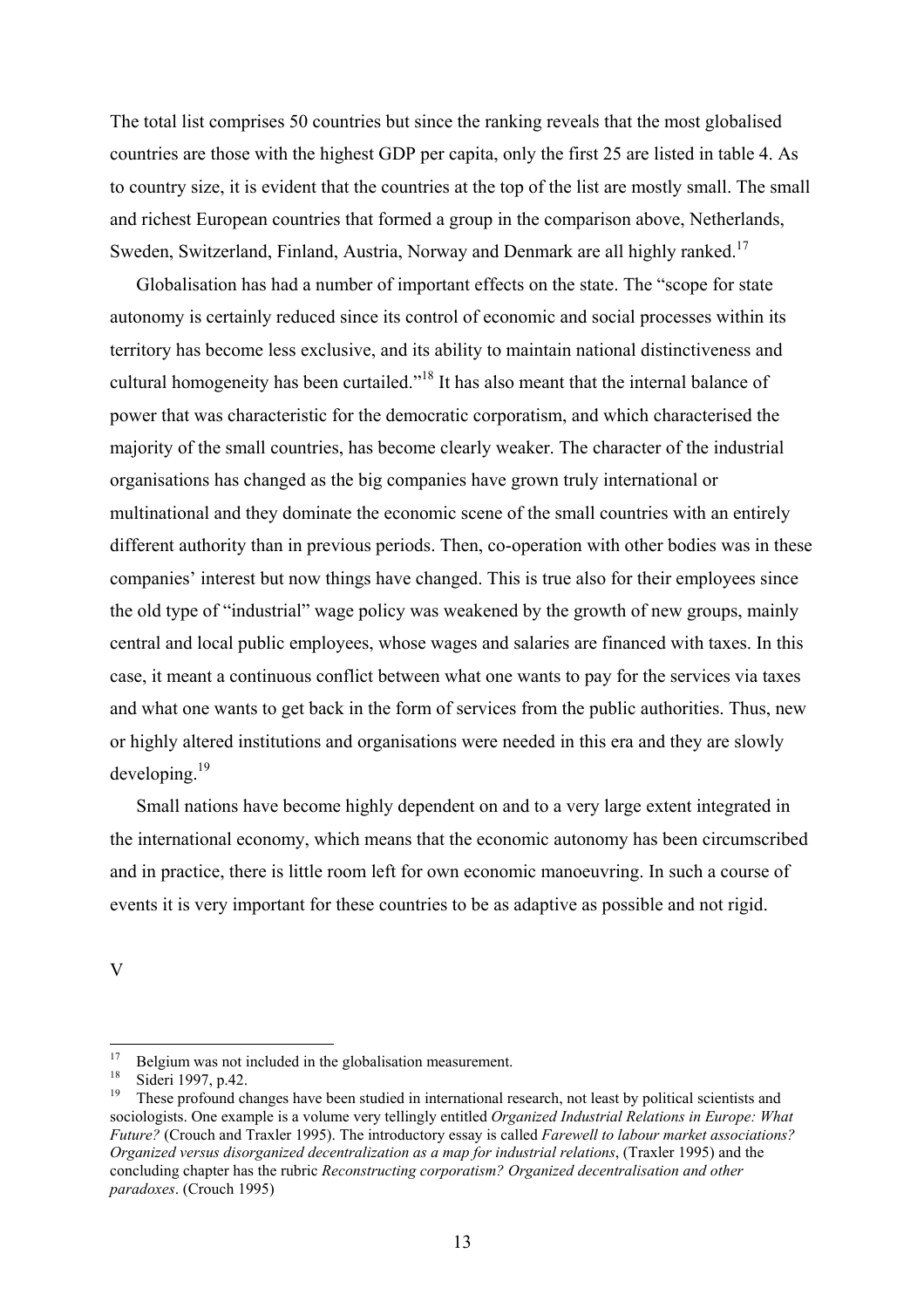Did Sweden act in an adaptive way in the second half of the  $20<sup>th</sup>$  century, that is in the period when the relative growth of the country had switched to a downward tendency?<sup>20</sup> The 1950s and 1960s were as mentioned the heydays of democratic corporatism, which was central in the so-called "Swedish model". There was a consensus between capitalist interests represented by the industrial employers' association, the government and the trade unions. However, there were conspicuous exceptions from this consensus in the economic policy in Sweden and as time went by the exceptions more and more tended to become the rule.<sup>21</sup>

Sweden started early to conduct an economic policy directed towards "full employment". A lot of measures were taken in order to keep unemployment low and this was more and more pronounced from the 1950s. Support to people for moving geographically is one example and another one is retraining of workers. This active employment policy as well as other welfare measures led to high taxes and probably to inflationary tendencies. Thereby they could have a negative impact on economic growth.

One greatly debated issue in the 1950s was the question of general supplementary pensions for all employees. Should they be compulsory or voluntary? The social democrats argued for compulsory pensions while the bourgeois parties were in favour of a voluntary alternative. In any of these cases a consequence was that vast capital funds should be built up and according to the social democratic view they should be publicly administered while in the other case they should be privately administered. The outcome of the pension issue was a victory for the social democratic proposal and great publicly administered funds commenced to be built up. That these funds had an impact on capital formation in the country is very likely and it is also probable that the flexibility of capital provision in general in the economy was negatively affected. However more research is needed before definite conclusions can be drawn about this question and how it affected economic growth.

It was not only political measures that affected growth in the 1950s and 60s. Industrial investments were not very progressive. The economic expansion took place in traditional trajectories, which meant that capacity in existing production units was expanded and the

<span id="page-14-0"></span><sup>20</sup> It has to be emphasised that the following comments are made from the viewpoint of reaching high economic growth. The measures discussed below could be positive from other angles, for instance welfare. Besides, they should be studied in an international perspective, which has not been done in a sufficient way to allow firm conclusions. Therefore, as mentioned, it is a question of hypotheses.

<span id="page-14-1"></span>Needless to say, it is not possible to provide an extensive analysis of the Swedish political, institutional and economic performance in the second half of the  $20<sup>th</sup>$  century. Only some examples are given.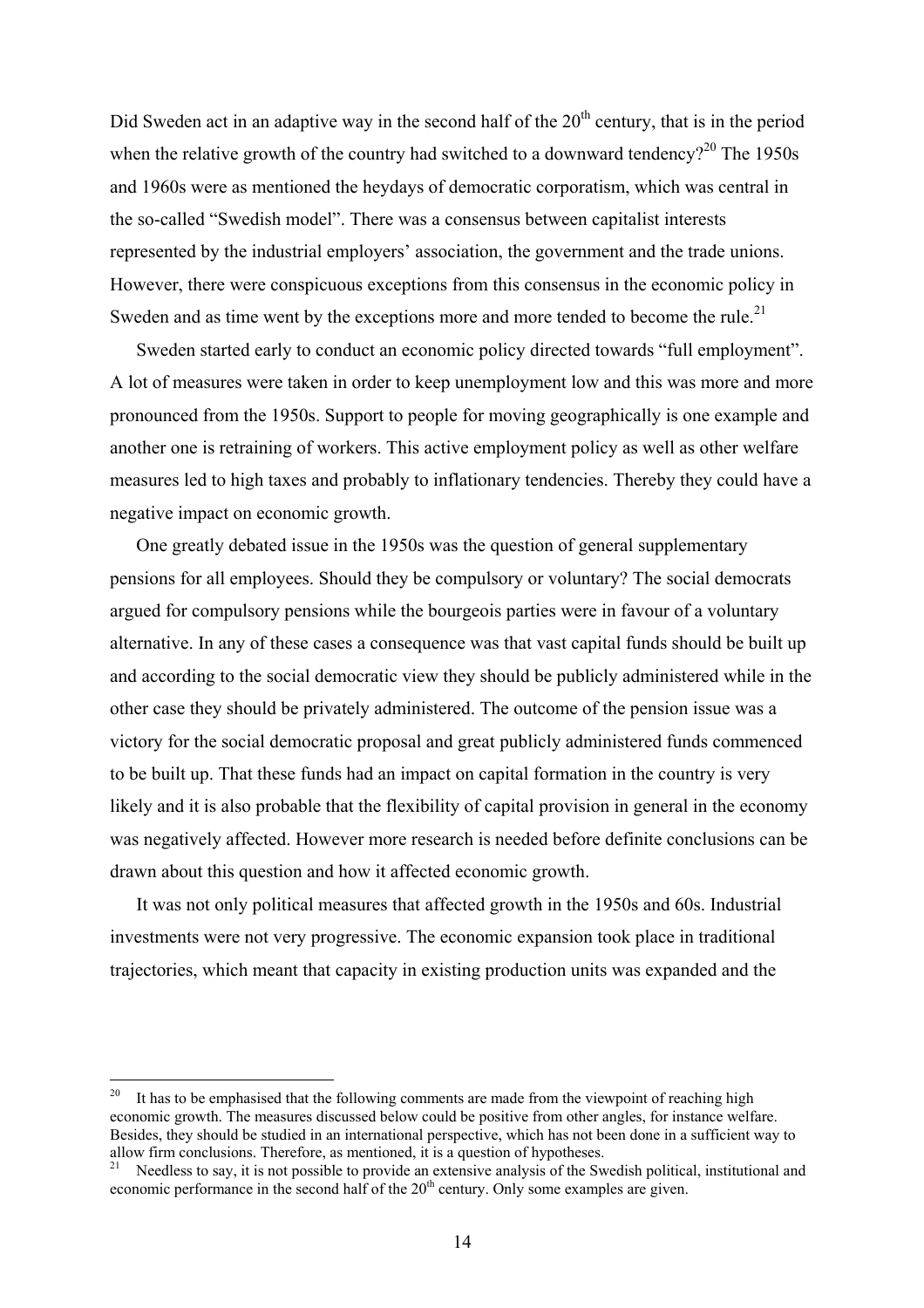industrial structure did not change much. Besides, the level of investment was relatively  $\frac{1}{2}$ 

The problems that commenced in the 1950s grew more serious later. The one-sidedness of investments towards old lines of production became evident in the 60s. Then the industry went through an intensive rationalisation, which in the short run meant great increases in productivity and output. In the long run, however, it led to over-capacity and profitability problems. What can be expected in such a situation is a restructuring or a closedown. There should be "creative destruction" but this did not happen. Industrial interests – certainly not all – in co-operation with trade union interests – even here not all – co-operated with the government irrespective of its political colour, social democratic or bourgeois. The cooperation resulted in vast government subsidies in the second half of the 1970s and the early 1980s. Here the shipbuilding industry provides a good example. The subsidies made it possible to build ships though it was totally unprofitable – that the large Swedish shipyards were highly advanced technically seen could not change this. When the production in the shipbuilding industry could not be upheld any longer, great subsidies were paid out to establish other industries as compensation to the cities and municipalities that had lost their shipyards. Thereby, another element in the Swedish political life is demonstrated, the strong connection between central and local government and the great impact of the latter. The compensation industries, however, did not belong to the technologically most advanced segment of industry and they were mostly not competitive and profitable. Thus, renewal of industrial production in Sweden was hampered which had adverse effects on economic growth. It should be added here that it was not only the shipbuilding industry that was heavily subsidised. Firms in other industries as well enjoyed great financial assistance.

Other political measures concerned for instance the labour market. Laws making it extremely difficult to change the composition of the labour force and/or to reduce it are an example and the law on safety of employment (LAS) is typical. Another example is union representation in the corporate boards of directors and codetermination in all questions at all places of work (MBL). In practise, however, this did not mean codetermination but obligatory information only. However, it took a long time and a lot of resources for firms to adjust to these measures.

LAS and MBL as well as other measures of a similar kind raised great suspicion between on the one hand the trade union and the Social Democrats and on the other hand the industrial

<span id="page-15-0"></span> $22$ 22 Jörberg 1991, p.47f.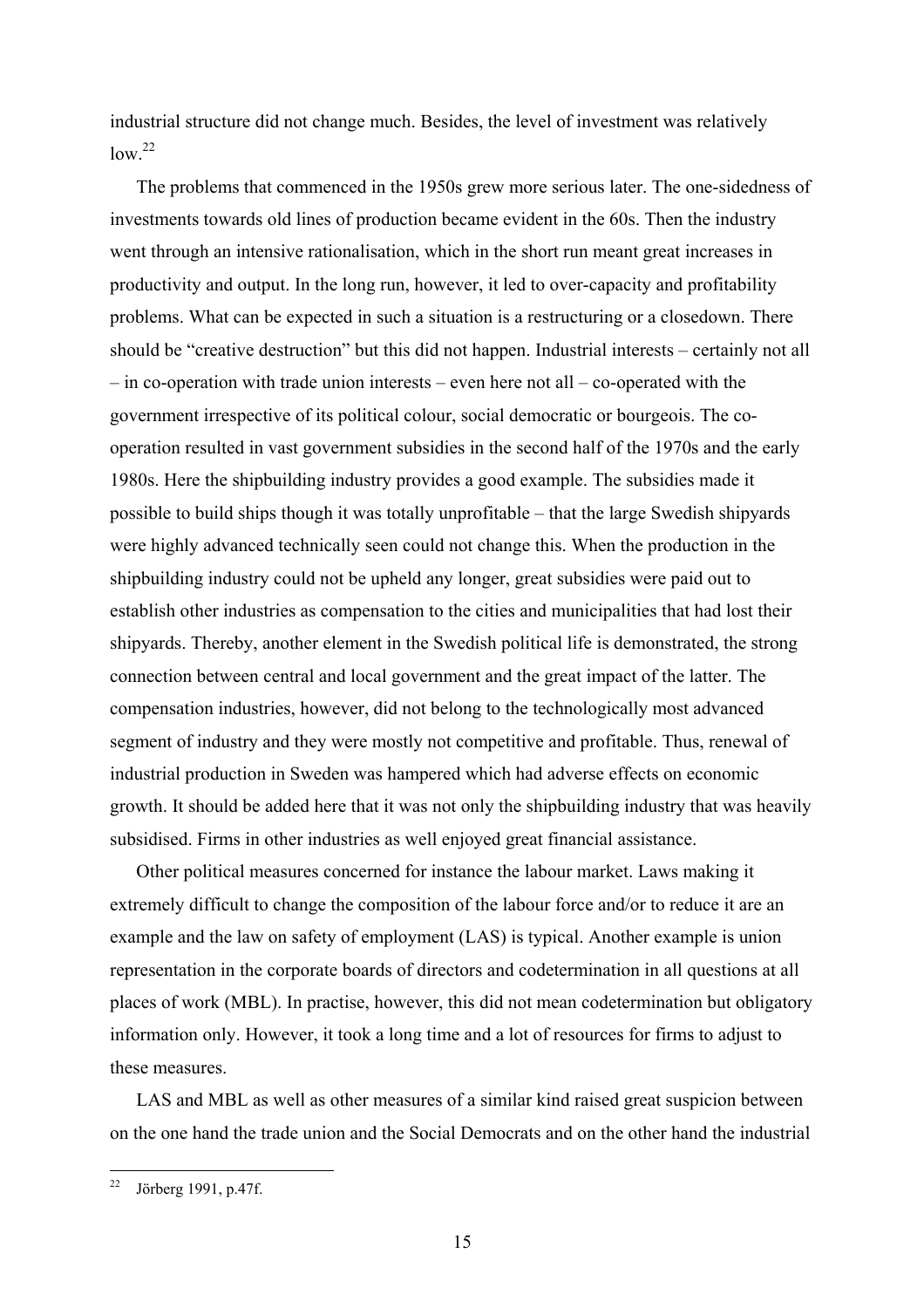employers. The so-called wage earners' funds were even more controversial. In the first half of the 1970s, a proposal came from the trade union, that a fraction of the firms' profits should be paid to central funds which whereby became owners of shares of the firms. Furthermore, the funds should be managed by the trade unions. As a consequence, after a certain time span these funds would be majority owners of the companies. It goes without saying that the industry owners did not like this proposal and the debate was intensive and disruptive. In the early 1980s, a social democratic government carried through a diluted variant of wage earners' funds but when the bourgeois parties came into office after some years the funds were abolished. Of great importance was that this question brought distrust for a long time between the former constituting parties of the democratic corporatism. Furthermore, it is probable that the propensity to invest as well as new entrepreneurial ventures were negatively affected and this could not have been advantageous to economic growth.

Another ingredient in the "Swedish model" was the so-called solidaristic wage policy, which originally meant equal pay for equal work. Later on, however, the meaning changed to equal pay. It was launched early in the post-war period and together with a highly progressive tax system it had the effect of successively making the income differences smaller. This policy became more and more pronounced during the second half of the 20<sup>th</sup> century and it probably influenced the economy and its growth in a negative way, among other things through the preference structure.

The policy also made government expenditure and taxes rise. Around 1960 the numerically visible effects were small and compared to GDP the Swedish expenditures did not differ much from those of other countries as seen in Table 6. Thereafter Sweden definitely took the lead and in 1995 its government expenditure was very high internationally seen.<sup>23</sup>

| Table 6. Government expenditure in a number of countries expressed as percentage of GDP |  |
|-----------------------------------------------------------------------------------------|--|
| 1960-1995                                                                               |  |

|           | 1960 | 1980 | 1990 | 1995 |
|-----------|------|------|------|------|
| Australia | 21   | 32   | 35   | 37   |
| Austria   | 36   | 48   | 49   | 53   |
| Belgium   | 30   | 59   | 55   | 55   |
| Canada    | 29   | 39   | 46   | 46   |
| France    | 35   | 46   | 50   | 54   |
| Germany   | 32   | 49   | 45   | 50   |
| Ireland   | 28   | 49   | 41   | 42   |
| Italy     | 30   | 42   | 53   | 52   |

<span id="page-16-0"></span><sup>23</sup> 23 After the last year in table 6, 1995, the share for government expenditure has gone down in Sweden to 60% in 1999. Probably the tendency was the same in other countries.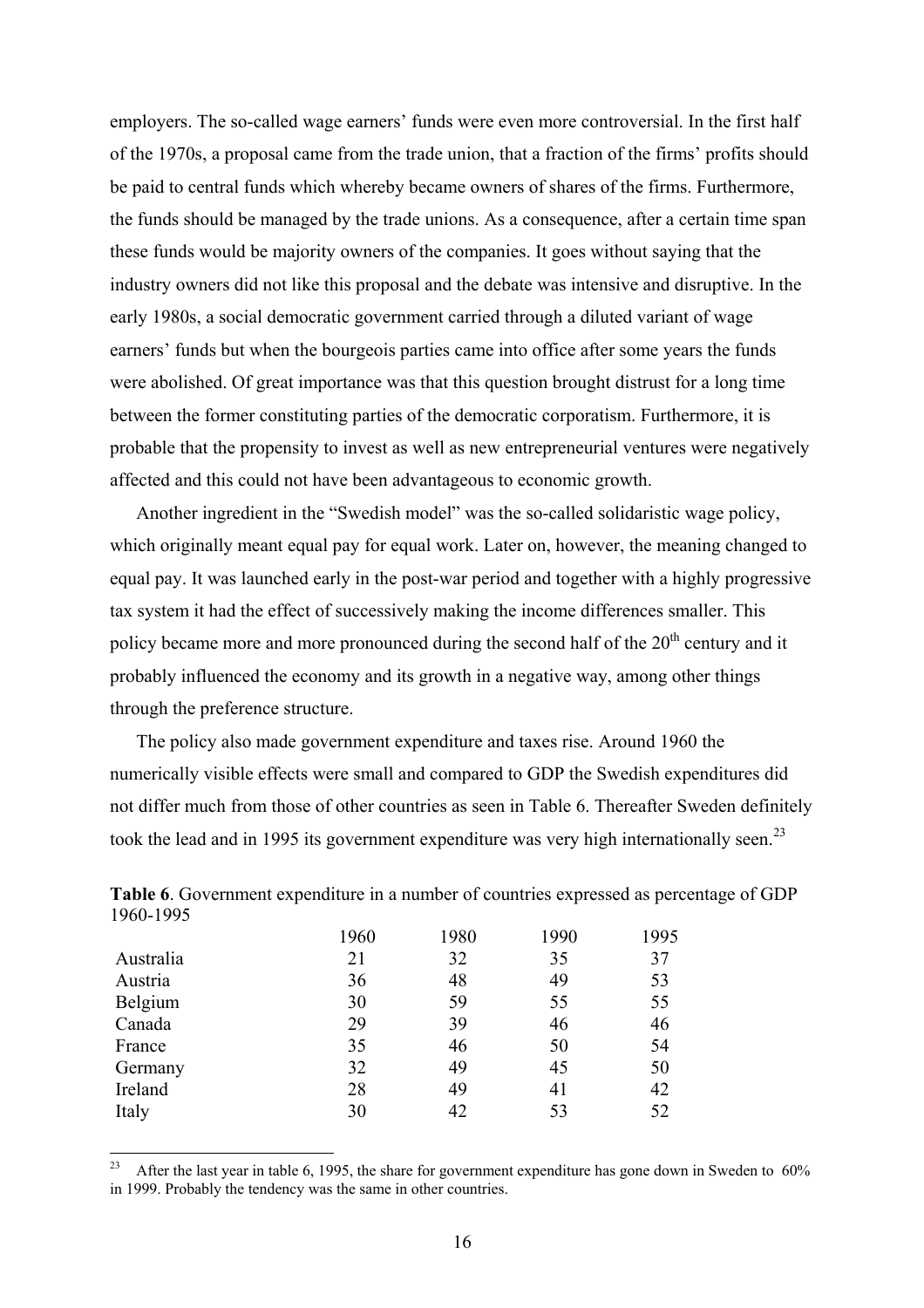| Japan              | 18 | 32 | 32 | 36 |
|--------------------|----|----|----|----|
| Netherlands        | 34 | 55 | 54 | 51 |
| New Zealand        | 27 | 38 | 41 | 35 |
| Norway             | 30 | 38 | 54 | 49 |
| Spain              | 19 | 32 | 42 | 44 |
| Sweden             | 31 | 60 | 59 | 66 |
| Switzerland        | 17 | 33 | 34 | 39 |
| <b>UK</b>          | 32 | 43 | 40 | 43 |
| <b>USA</b>         | 27 | 32 | 33 | 33 |
| Arithmetic average | 28 | 43 | 45 | 46 |

*Source*: Tanzi/Schuknecht 1997, p.397.

Three general comments will be made in connection to this sketch of the Swedish development. Firstly, economic growth, here defined as a long-term increase of GDP or GDP per capita, does not measure welfare although it is an important component. A policy of the kind mentioned above could increase welfare for instance through safety at work and an even income distribution. Low unemployment is of course also important for people's welfare. Thus if an index of welfare could be used in the international comparisons it is possible that Sweden's downward tendency in the time period following W.W.II would not be as clear as in the case of GDP per capita. It would even be possible that relative welfare did not go down at all. Secondly, international comparisons of growth-promoting or growth-hampering policies are not made to such an extent that it is beyond doubts that the Swedish political measures had the negative effects assumed here. However, there are indications. In a recently published study, research on the effects of government size on growth is made. A conclusion is that "government size is a negative and statistically significant determinant of the economic growth rate. Moreover, the magnitude implies that a 1 percentage point increase in government size leads to a 0.23 percentage point decline in the growth rate, which translates to an elasticity of -2.4 at the means."[24](#page-17-0) Other investigations indicating the same thing were also referred to in the study. Thus, what is discussed here can be regarded as a set of hypotheses in need of further studies particularly when it comes to historical change. Thirdly, even if the welfare performance is not mirrored in the GDP per capita series in a short period of time, it is possible that in a longer time perspective there will be negative effects if a country has a comparatively low growth. Then it can end up with problems of foreign trade balance, unemployment, deficits in the government budget et cetera.

<span id="page-17-0"></span> $24$ Hansson 2000, p.111.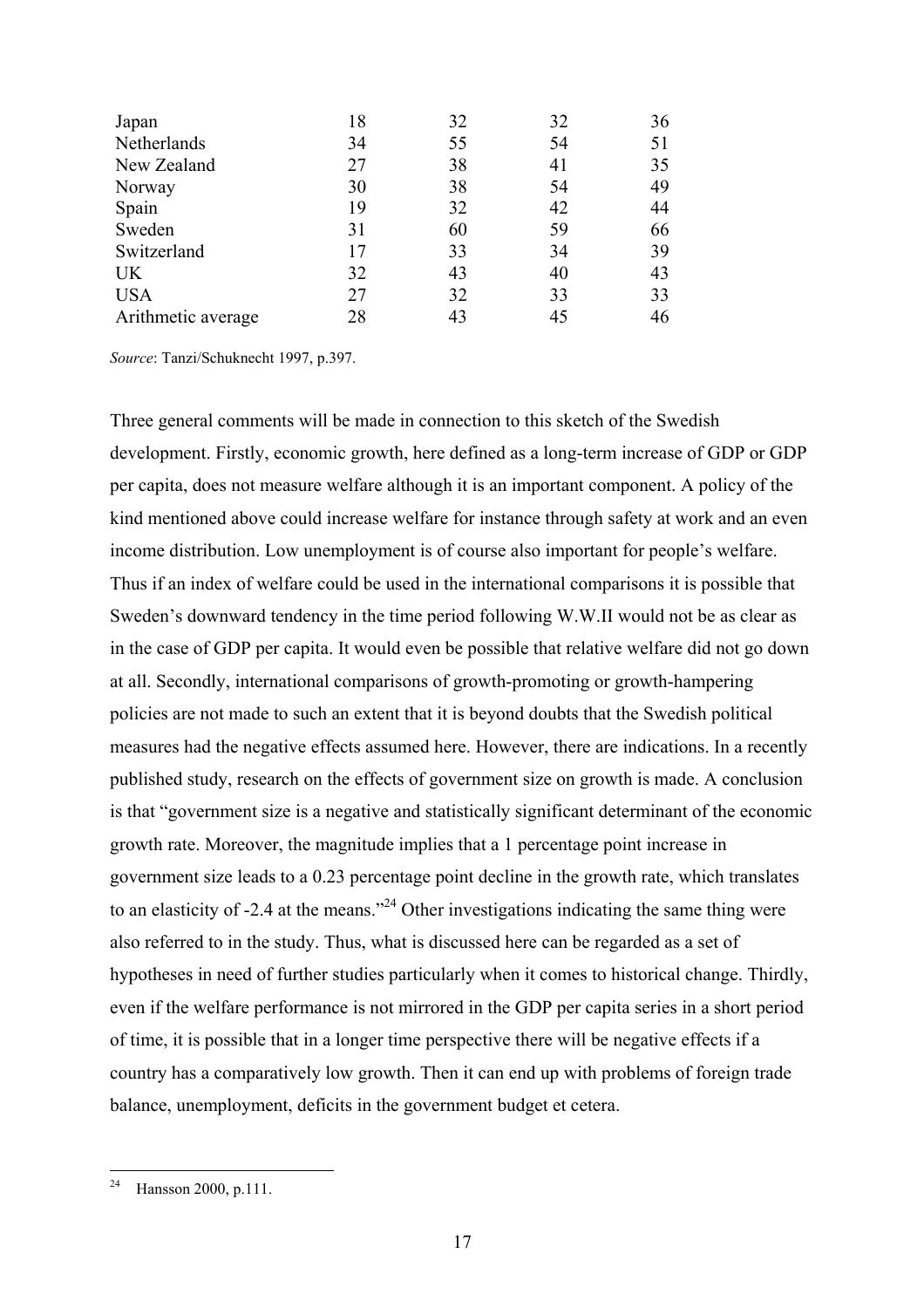In conclusion it seems that all the measures mentioned and many others made the Swedish governance system unadaptable to the ongoing internationalisation and globalisation. The rigidities could have hampered structural change and adaptation with slow economic growth as a result. However, this hypothesis is in urgent need of further exploration. Then it would be desirable to study the problems in an internationally comparative setting. Thereby, an assessment would be possible of whether and to what extent the special Swedish features can explain the economic retardation.

### V

Has the situation changed in the last years? The 1990s started with a deep economic crisis that hit Sweden very hard. GDP went down greatly and unemployment rose to levels unknown since the 1930s. Then a recovery came with rapid increases in GDP, particularly in comparison with the preceding decades. It is sometimes maintained that the current economic development is similar to that in the 1950s and 1960s and that Sweden once again has become a fast-grower. The reasons for this are said to be mainly institutional changes; a radical transformation of the economic policy has occurred, which has been summarised as follows: *Monetary policy*: Deregulated financial markets, floating exchange rates, inflation goals, an independent central bank. *Financial policy*: Reformed government budgetary process, restrictions on government expenditure, goal for budgetary surpluses. *Structural policy*: Deregulation, abolishment of state monopolies, a stricter competition law, a radical tax law. *Political decision rules*: EU membership, four-year election periods (instead of three).<sup>25</sup>

The other reason should be that Sweden has done very well in "the new economy"<sup>26</sup> which is to a large extent built on mobile telephony, internet, et cetera or – more generally – information and communication technology (ICT or IT). Sweden has an old tradition in this field. One of the liveliest IT-regions in Europe is for instance situated in Stockholm. Furthermore, Sweden has internationally seen a very high density of computers, internetconnections, and mobile telephones.

All this should have influenced the growth figures greatly. In table 7, the percentage changes of GDP in the latest years are shown for the same sixteen countries as used in the comparisons above. Compared to the average for the 1990s Sweden had a rapid growth, but

<span id="page-18-1"></span><span id="page-18-0"></span><sup>25</sup> 25 Tson Söderström et al. 2001. There, a description of and opinions about the development in the last decade are given.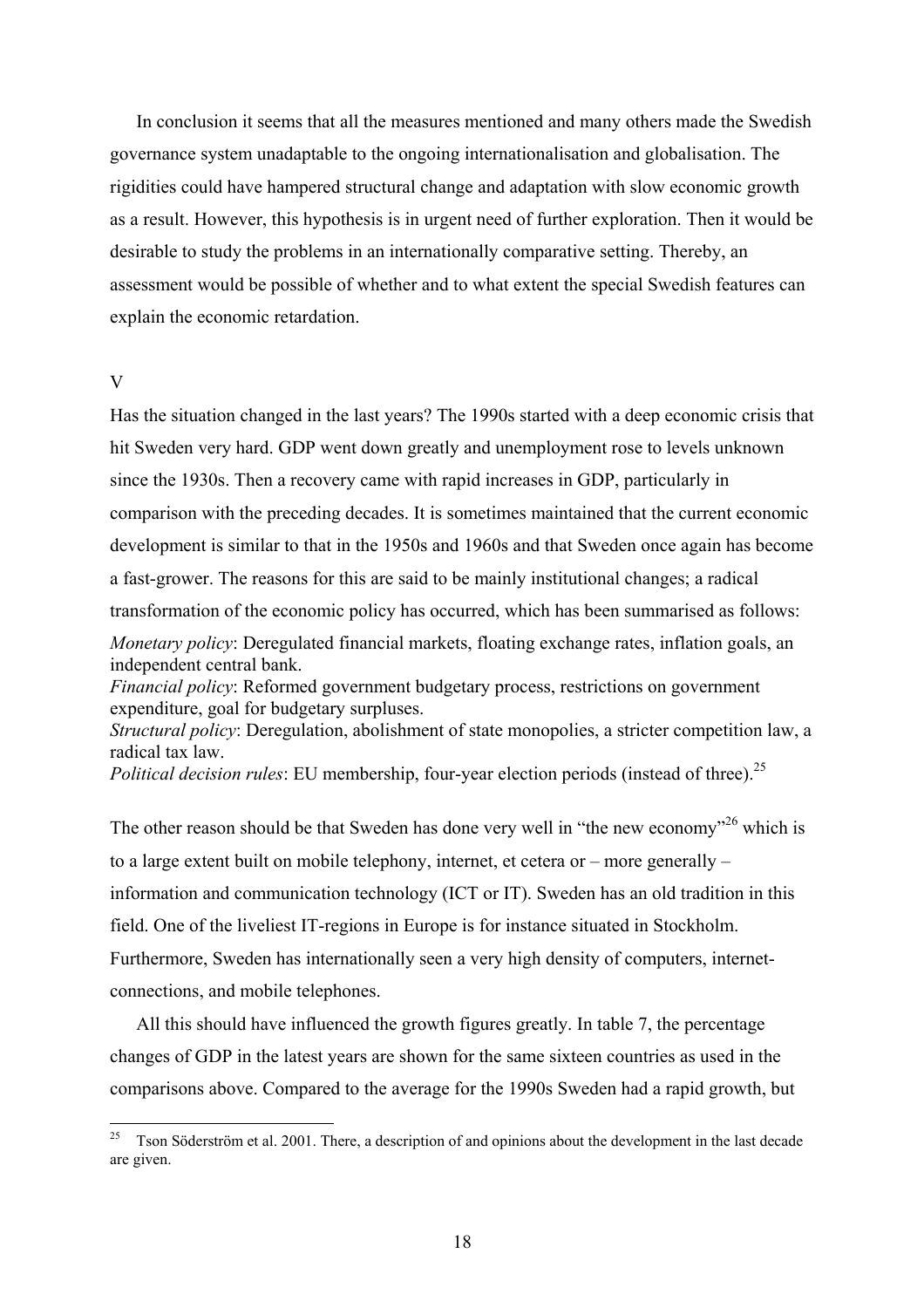compared to the growth engine for these years, the USA, it has been slow, and this is the case also in relation to Finland.

|                                                       | 1989-1999        | 1997-1998 | 1998-1999 | 1999-2000 |
|-------------------------------------------------------|------------------|-----------|-----------|-----------|
| Australia                                             | 3.4              | 4.5       | 3.9       | 4.2       |
| Austria                                               | $2.1^{a)}$       | 2.9       | 2.2       | 3.6       |
| Belgium                                               | 1.9              | 2.7       | 1.8       | 3.8       |
| Canada                                                | 2.1              | 3.1       | 3.7       | 4.8       |
| Denmark                                               | 2.4              | 2.7       | 1.3       | 2.8       |
| Finland                                               | 1.5              | 5.0       | 3.7       | 5.4       |
| France                                                | 1.6              | 3.3       | 2.4       | 3.3       |
| Germany                                               | $0.6^{b)}$       | 2.2       | 1.3       | 3.1       |
| Italy                                                 | 1.3              | 1.3       | 1.0       | 2.8       |
| Japan                                                 | 1.7              | $-2.8$    | 1.4       | 1.9       |
| Netherlands                                           | $3.4^{\circ}$    | 3.7       | 3.0       | 4.5       |
| Norway                                                | 3.0 <sup>a</sup> | 2.1       | 0.6       | 3.1       |
| Sweden                                                | 1.6              | 3.0       | 3.9       | 4.0       |
| Switzerland                                           | 0.9              | 2.1       | 1.4       | 3.3       |
| UK                                                    | 1.9              | 2.2       | 1.7       | 3.0       |
| <b>USA</b>                                            | 4.1 <sup>a</sup> | 4.3       | 4.1       | 5.2       |
| Arithmetic average<br>a) $1995-99$ b) $1991-1999$     | 2.1              | 2.6       | 2.3       | 3.7       |
| $S_{\text{out}} \cap ECD \sim G_{\text{out}} \cap D1$ |                  |           |           |           |

**Table 7.** Annual percentage growth of GDP 1989-2000 in industrialised countries. Constant prices.

*Source*: *OECD in figures 2001*.

However, it is too early to say whether these growth figures are the outcome of temporary factors or if there is a change in the long-run performance.<sup>27</sup> Even if the latter should be true it will take a long time to return to a top position in the income per capita league in OECD. In the early 1970s Sweden had a top rank but in the year 2000 it was number 22 of 30 countries. Even if the country should have a growth figure of 1 percentage point above the average of the rich countries it should take up to 17 years to regain its position from the  $1970s$ .<sup>28</sup>

# VI

In conclusion, the "stylized fact" that Sweden's growth was extremely rapid in the period 1870-1970 can not be upheld without strong reservations. The time span when Sweden stood out as a fastgrower is instead c. 1890-1950. Then, technological change and entrepreneurial talent had a positive impact on the development and the institutional setting did not hamper

<sup>&</sup>lt;sup>26</sup> "The new economy" is in fact the same economy that has existed for a very long time, at least since the industrial revolution. Thus, it is a typical cliché or an expression devoid of analytical meaning.

<span id="page-19-0"></span><sup>&</sup>lt;sup>27</sup> In other words, the comparison with the 1950s and 60s referred to above is premature.<br><sup>28</sup> Tson Söderström et al. 2001, p.43.

<span id="page-19-1"></span>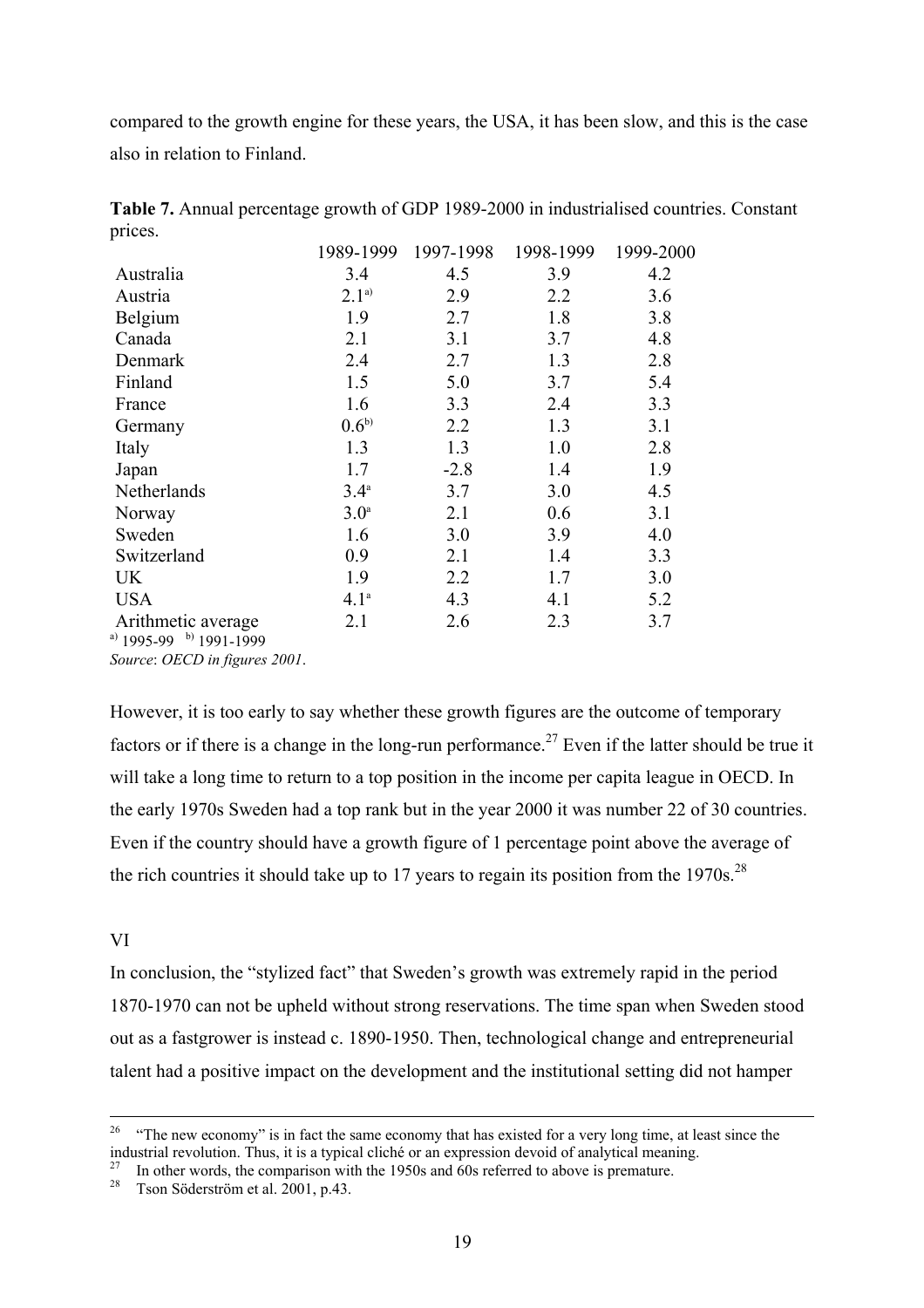the economic growth. The other "stylized fact", that Sweden had a comparatively slow growth from around 1970 to the 1990s is, however, qualified, but a relative slowdown set in already in the 1950s. Then, possible technological factors could not work positively in the same way as in the earlier period due to a rigid institutional framework. Whether this has changed once again in the 1990s to a long-term positive performance internationally seen is too early to say. It is even possible that the different countries' economies will be integrated to such an extent that inter-country comparisons will be of less importance. Maybe other types of economic areas or regions than (small) states will be more interesting to compare.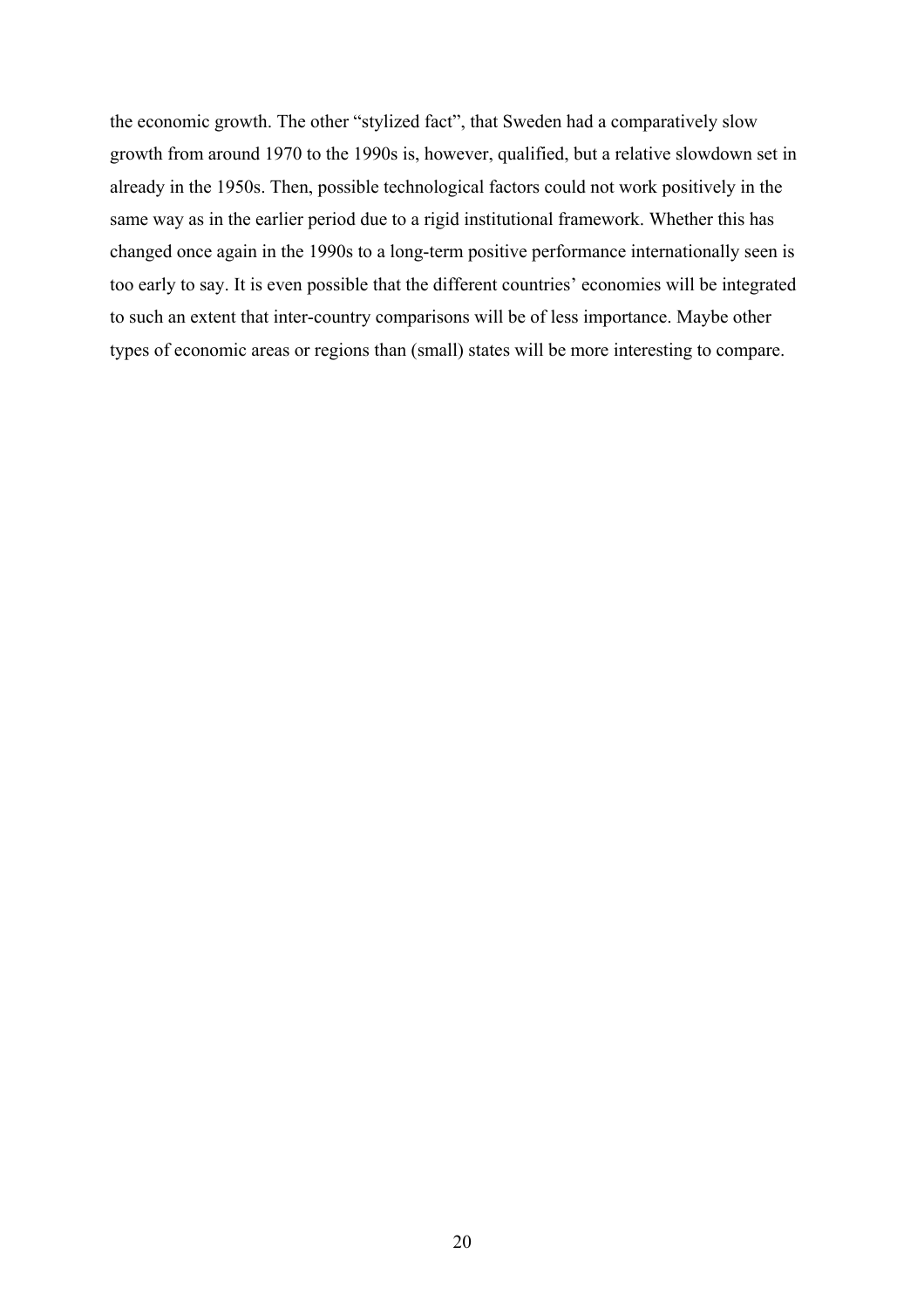**Figure1.** GDP per capita, Sweden in relation to the average for sixteen industrialised countries1870-1997. Constant prices. Index 1913=1. *Source:* See Table 1.



**Figure 2**. GDP per capita, Sweden in relation to the average for six rich industrial countries 1870-1997. Constant prices. Index 1913=1.

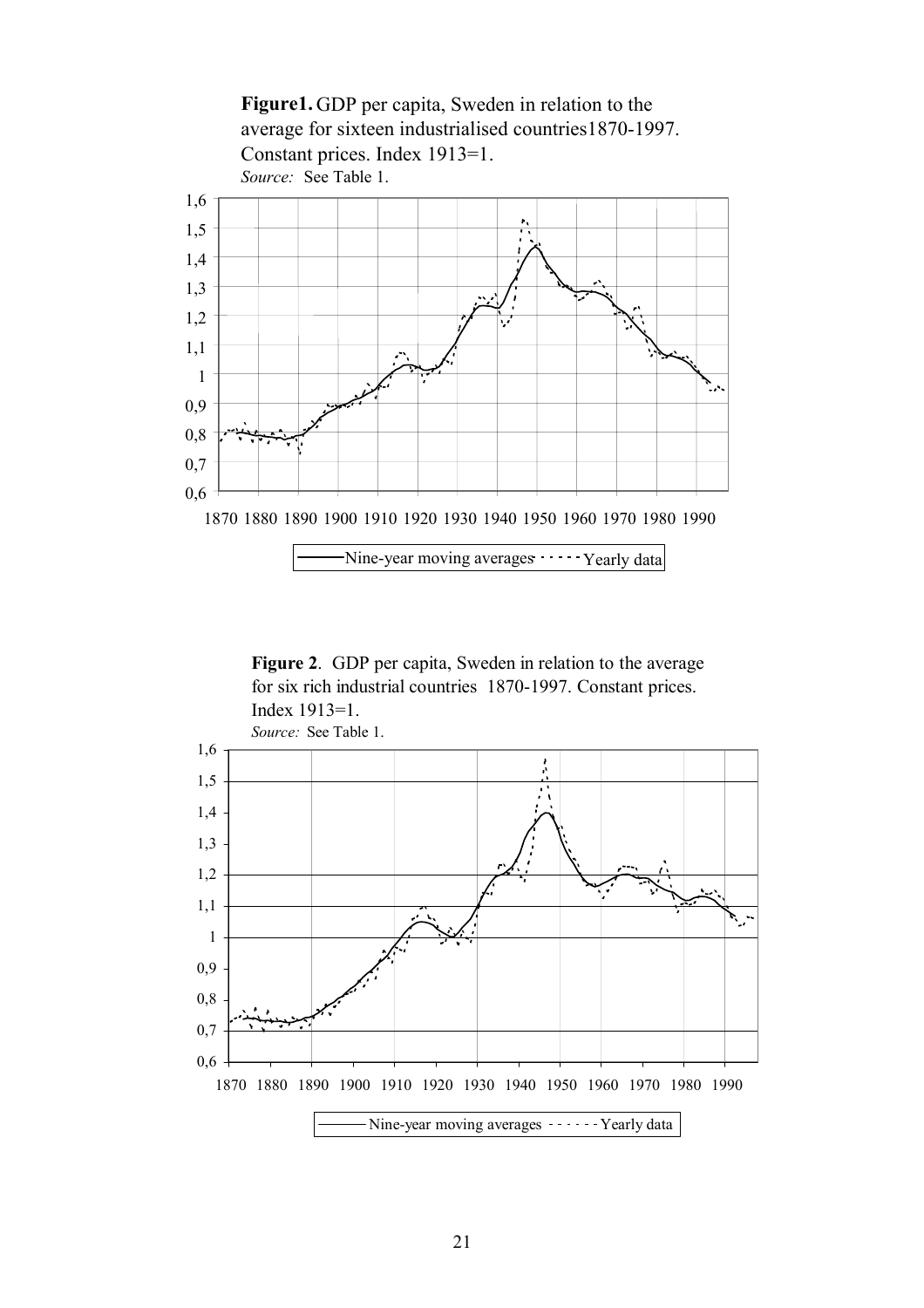

**Figure 3.** GDP per capita, Sweden in relation to the average for small European countries 1870-1997.Constant prices. Index 1913=1.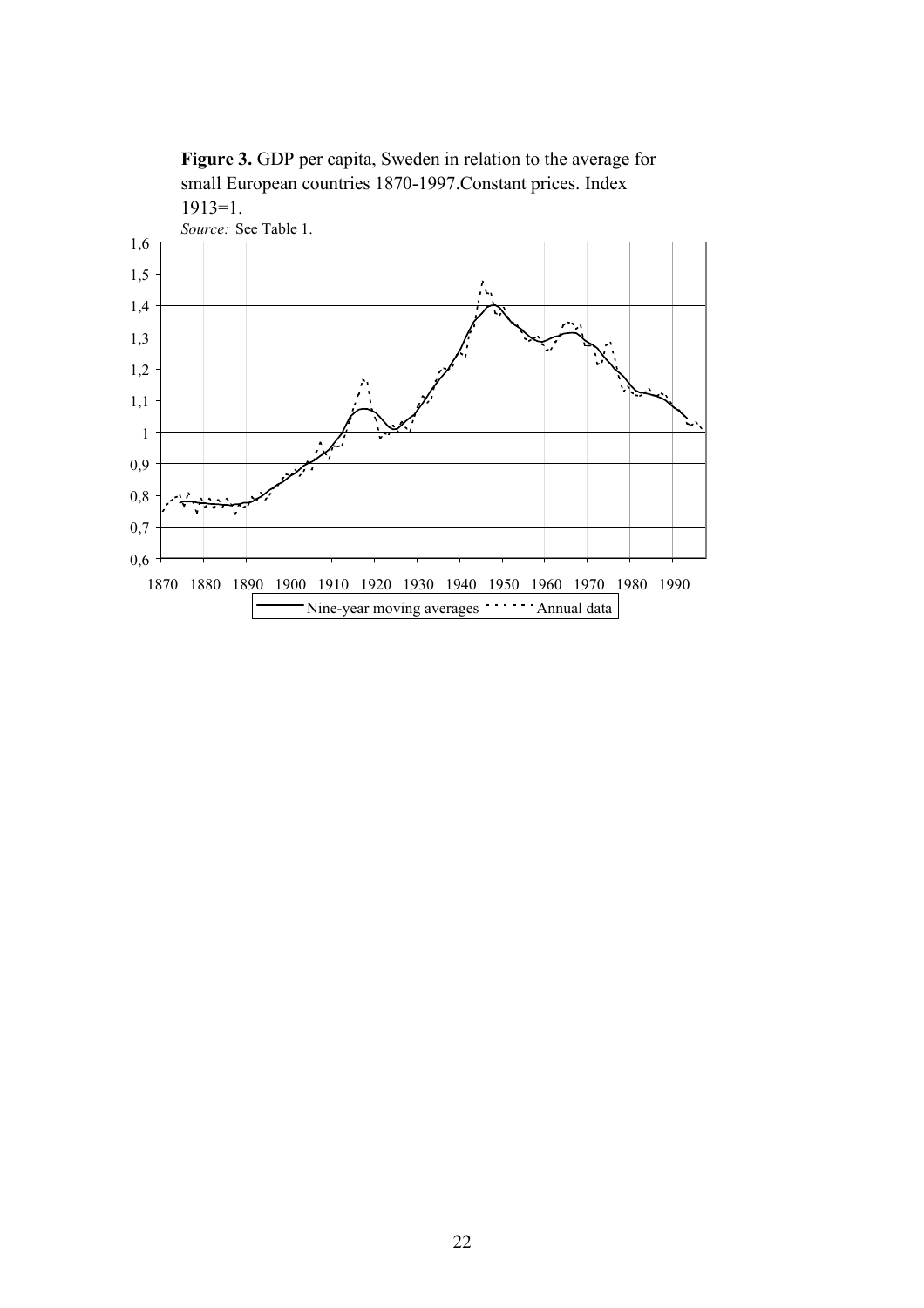#### **References**

- Agell, Jonas (1966), "Why Sweden's Welfare State Needed Reform", *The Economic Journal*, November.
- Crouch, Colin (1995), "Reconstructing corporatism. Organized decentralization and other paradoxes", in Crouch and Traxler 1995.
- Crouch, Colin and Traxler, Franz (1995) (eds.), *Organized Industrial Relation in Europe: What Future?* Avebury, Aldershot.
- Dowrick, Steve (1966), "Swedish Economic Performance and Swedish Economic Debate: A View from Outside", *The Economic Journal*, November.
- Hansson, Åsa (2000), *Limits of Tax Policy*, Lund Economic Studies 90.
- Henrekson, Magnus (1996), "Sweden's Relative Economic Performance: Lagging Behind or Staying on Top?" *The Economic Journal*, November.
- Jörberg, Lennart (1991), *Den svenska ekonomiska utvecklingen 1850-1990*, Ekonomisk-historiska institutionen, Lunds universitet.
- Katzenstein, Peter (1985), *Small States in World Markets. Industrial Policy in Europe*, Cornell University Press.
- Korpi, Walter (1992), *Halkar Sverige efter? Sveriges ekonomiska tillväxt 1820-1990 i jämförande belysning (Is Sweden coming after? Sweden's Economic Growth 1820-1990 in a comparative light),* Carlssons, Stockholm 1992.
- Korpi, Walter (1996), "Eurosclerosis and the Sclerosis of Objectivity: On the Role of Values among Economic Policy Experts" *The Economic Journal*, November.
- Krantz, Olle (1999), *Small European Countries in International Organisations: A Perspective on the Small-State Question*, Paper to the Leiden/Utrecht workshop on small countries.
- --: (2001), *Swedish Historical National Accounts 1800-1990 Aggregated Output Series*, Mimeo.
- Kuznets, Simon (1959), *Six Lectures on Economic Growth*, The Free Press of Glencoe, Inc.
- Kuznets, Simon (1960), "Economic Growth of Small Nations", in Robinson, 1960.
- Lindbeck, Assar (1998), *Det svenska experimentet* (*The Swedish Experiment*), SNS förlag, Stockholm.
- Maddison, Angus (1964), *Economic Growth in the West: Comparative Experience in Europe and North America*, The Twentieth Century, New York.
- --: (1991), *Dynamic Forces in Capitalist Development: A Long-Run Comparative View*, Oxford University Press, Oxford.
- --: (1995), *Monitoring the World Economy 1820-1992*, Development Centre of the Organisation for Economic Co-operation and Development, Paris.
- Mjøset, Lars (2000), "The Nordic Economies 1945-1980", *ARENA Working Papers* WP 00/4.
- Pettersson, Thomas (2002), "I den svenska modellens skugga Välfärdsutveckling i ett internationellt perspektiv efter 1930 (In the Shadow of the Swedish Model – Welfare Change in an International Perspective after 1930.)" in Andersson-Skog, Lena and Krantz, Olle (eds.), *Omvandlingens sekel: Perspektiv på ekonomi och politik i Sverige under 1900-talet (A Century of Transformation:: Perspectives on Economy and Policy in Sweden in the 20th Century)*, Forthcoming.
- Robinson, E.A.G. (ed.) (1960), *Economic Consequences of the Size of Nations*. *Proceedings of a Conference held by the International Economic Association*, Macmillan, London.
- Saul, Samuel Berrick (1982), "The Economic Development of Small Nations: The Experience of North West Europe in the Nineteenth Century", in Kindleberger, Charles/di Tella, Guido (eds.) *Economics in the Long View, Essays in Honour of W.W.Rostow, Volume 2, Applications and Cases,* Part I, The MacMillan Press Ltd
- Sideri, Sandro (1997), "Globalisation and Regional Integration", in *European Journal of Development Research*, June.
- Summers, Robert/Heston, Alan (1991), "The Penn World Table (Mark 5)", *Quarterly Journal of Economics* 2.
- Södersten, Bo (1997), "Inledning: svensk ekonomi inför år 2000" ("Introduction: The Swedish Economy at the Threshhold of the Year 2000", i Södersten, Bo (red.) *Marknad och politik* (*Market and Politics*), SNS förlag, Stockholm.
- Tanzi, Vito/Schuknecht, Ludger (1997), "Reforming Government: An Overview of Recent Experience", *European Journal of Political Economy*, 3.